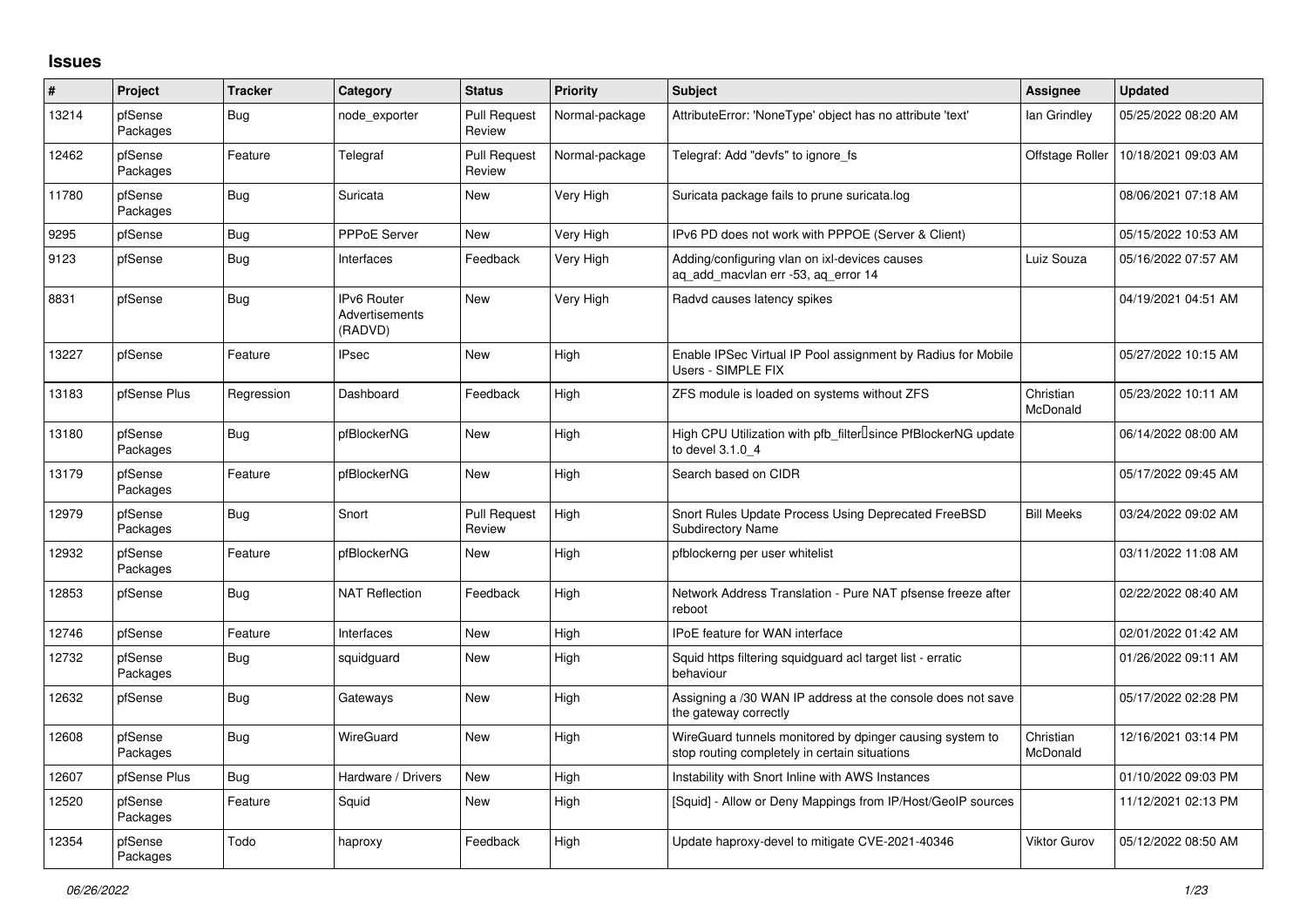| $\sharp$ | Project             | <b>Tracker</b> | Category                    | <b>Status</b> | <b>Priority</b> | <b>Subject</b>                                                                                                                                                                | Assignee     | <b>Updated</b>      |
|----------|---------------------|----------------|-----------------------------|---------------|-----------------|-------------------------------------------------------------------------------------------------------------------------------------------------------------------------------|--------------|---------------------|
| 12160    | pfSense<br>Packages | Regression     | syslog-ng                   | Feedback      | High            | An invalid configuration is generated when choosing TLS as<br>the default protocol                                                                                            | Jim Pingle   | 07/23/2021 03:27 PM |
| 11992    | pfSense             | Bug            | <b>Virtual IP Addresses</b> | Confirmed     | High            | GRE Tunnel - Does not work with a virtual IP as endpoint                                                                                                                      |              | 06/04/2021 01:16 AM |
| 11936    | pfSense<br>Packages | Bug            | <b>FRR</b>                  | Incomplete    | High            | FRR does not connect BGP when using password                                                                                                                                  |              | 05/19/2021 08:12 AM |
| 11572    | pfSense<br>Packages | <b>Bug</b>     | pfBlockerNG                 | <b>New</b>    | High            | Auto created firewall rules have IPv4 as protocol only - even<br>for IPv6 lists.                                                                                              |              | 06/25/2022 10:59 AM |
| 11563    | pfSense<br>Packages | <b>Bug</b>     | <b>BIND</b>                 | New           | High            | BIND GUI writes TXT records > 255 characters                                                                                                                                  |              | 02/27/2021 07:11 AM |
| 11534    | pfSense<br>Packages | Regression     | FreeRADIUS                  | New           | High            | FreeRADIUS EAP anonymous connection forbidden<br>out-of-tunnel                                                                                                                |              | 07/14/2021 02:32 AM |
| 11158    | pfSense<br>Packages | Bug            | <b>FRR</b>                  | New           | High            | <b>FRR Prefix Lists</b>                                                                                                                                                       |              | 12/30/2020 04:55 PM |
| 11135    | pfSense<br>Packages | Bug            | haproxy                     | Feedback      | High            | HAproxy OCSP reponse crontab bug                                                                                                                                              | Viktor Gurov | 09/10/2021 11:51 AM |
| 10760    | pfSense<br>Packages | <b>Bug</b>     | <b>BIND</b>                 | New           | High            | pfSense BIND 9.14.12 server terminates due to assertion<br>failure                                                                                                            |              | 07/11/2020 04:53 PM |
| 10252    | pfSense<br>Packages | <b>Bug</b>     | pfBlockerNG                 | <b>New</b>    | High            | pfblockerng-devel                                                                                                                                                             |              | 02/11/2020 05:18 PM |
| 9724     | pfSense<br>Packages | <b>Bug</b>     | pfBlockerNG                 | <b>New</b>    | High            | pfblockerng-firewall-filter-service-will-not-start                                                                                                                            |              | 09/05/2019 06:32 AM |
| 9136     | pfSense             | Bug            | DHCP (IPv6)                 | <b>New</b>    | High            | IPv6 Tracking Interfaces Lose IPv6 Address in Certain Cases                                                                                                                   |              | 04/21/2022 12:39 PM |
| 9046     | pfSense<br>Packages | Feature        | Telegraf                    | New           | High            | telegraf feature request                                                                                                                                                      |              | 02/18/2019 03:38 PM |
| 8964     | pfSense             | <b>Bug</b>     | <b>IPsec</b>                | <b>New</b>    | High            | IPsec async cryptography advanced setting - TCP traffic not<br>passing through                                                                                                | Luiz Souza   | 12/08/2020 12:09 PM |
| 8513     | pfSense<br>Packages | Bug            | FreeRADIUS                  | <b>New</b>    | High            | Freeradius 3.x Idap problem                                                                                                                                                   |              | 02/18/2019 05:22 PM |
| 8438     | pfSense<br>Packages | Bug            | haproxy                     | <b>New</b>    | High            | haproxy: can't use ACL for cert with http-response actions                                                                                                                    |              | 05/24/2018 01:12 PM |
| 8158     | pfSense             | Bug            | Interfaces                  | New           | High            | IPv6 Track Interface issue with more than one WAN-Gateway<br>and a number of internal interfaces at least track interface<br>from one interface does not work on regular base |              | 12/03/2017 09:00 AM |
| 8089     | pfSense             | Bug            | Interfaces                  | New           | High            | VLAN page breaks after config restore to new hardware.                                                                                                                        |              | 11/21/2017 01:38 PM |
| 8050     | pfSense             | <b>Bug</b>     | Interfaces                  | New           | High            | Enabling bridge while interfaces have link freezes console                                                                                                                    |              | 11/03/2017 04:38 PM |
| 7730     | pfSense             | Bug            | Interfaces                  | New           | High            | 2.3.4 1 greX: loop detected when hit save on filter rules or<br>interfaces                                                                                                    |              | 07/27/2017 08:16 AM |
| 7521     | pfSense             | Feature        | Package System              | New           | High            | Package Updates via Mirror                                                                                                                                                    |              | 05/04/2017 08:21 PM |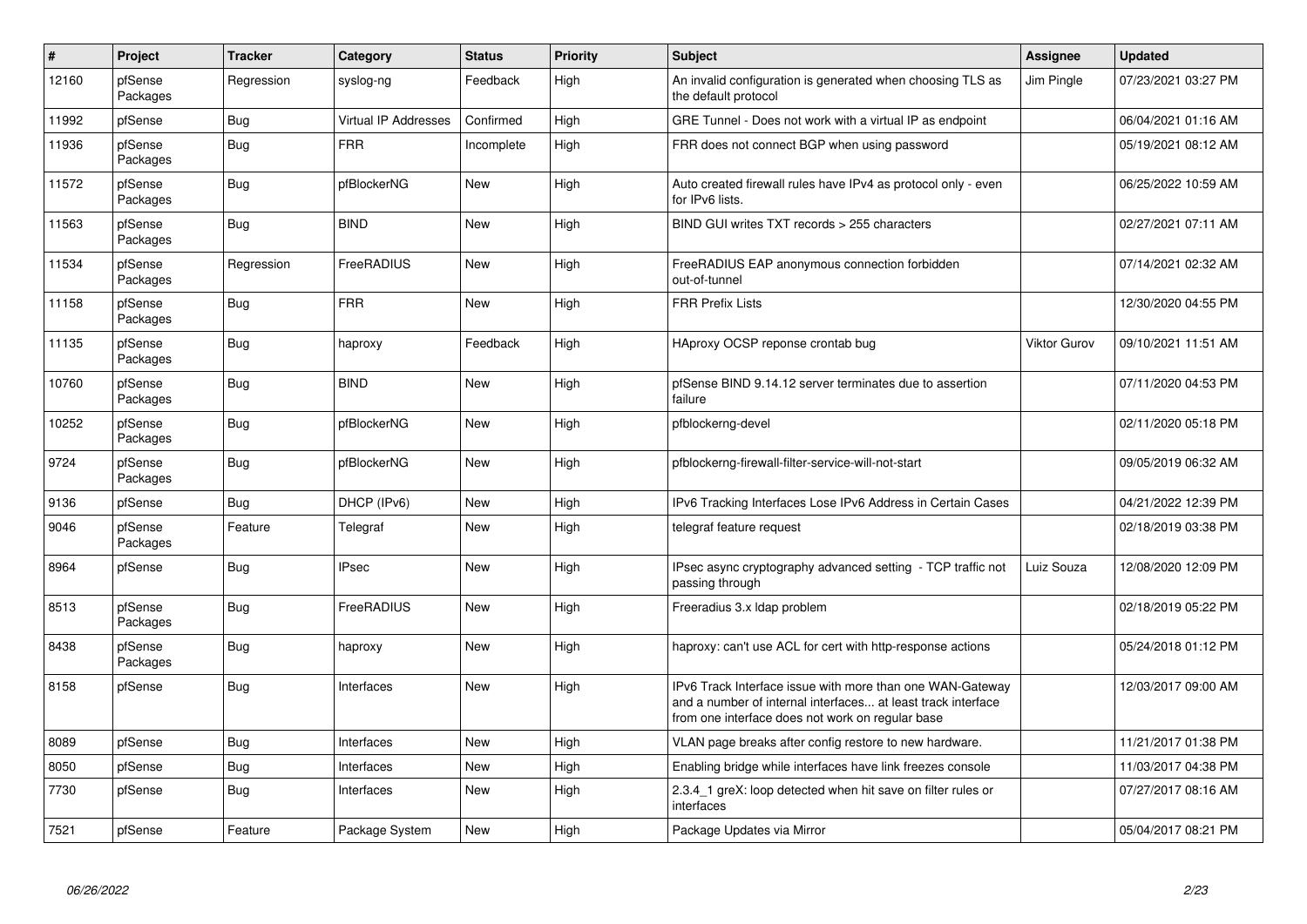| #     | Project             | <b>Tracker</b> | Category                        | <b>Status</b>                 | <b>Priority</b> | <b>Subject</b>                                                                                                          | Assignee                       | <b>Updated</b>      |
|-------|---------------------|----------------|---------------------------------|-------------------------------|-----------------|-------------------------------------------------------------------------------------------------------------------------|--------------------------------|---------------------|
| 7388  | pfSense<br>Packages | Bug            | Suricata                        | New                           | High            | Suricata does not property recognize MTU for PPPOE<br>interfaces                                                        |                                | 03/15/2017 05:17 AM |
| 6988  | pfSense<br>Packages | <b>Bug</b>     | Snort                           | New                           | High            | SNORT Package PHP memory error                                                                                          |                                | 06/28/2018 10:00 PM |
| 5413  | pfSense             | <b>Bug</b>     | <b>DNS Resolver</b>             | Confirmed                     | High            | Incorrect Handling of Unbound Resolver [service restarts,<br>cache loss, DNS service interruption]                      |                                | 06/19/2022 11:11 PM |
| 5355  | pfSense             | <b>Bug</b>     | <b>IPsec</b>                    | New                           | High            | on Dynamic WAN IP (DHCP Client) it takes 10 minutes before<br>Phase1 reconnects                                         |                                | 07/08/2016 10:29 PM |
| 4845  | pfSense             | Bug            | CARP                            | Confirmed                     | High            | CARP preemption doesn't switch to backup where connectivity<br>between systems is lost but not NIC link                 |                                | 07/28/2015 07:55 AM |
| 13302 | pfSense Docs        | New Content    | Virtualization                  | New                           | Normal          | Feature - recipe for pfSense with two NICs in Azure                                                                     |                                | 06/25/2022 12:33 PM |
| 13301 | pfSense             | <b>Bug</b>     | <b>IPsec</b>                    | <b>Pull Request</b><br>Review | Normal          | Bug #13239 = $(?)$ = #12645 appease not fixed - ipv6 based<br>ipsec vpn tunnel bug found with fqdn remote host          |                                | 06/25/2022 05:41 AM |
| 13298 | pfSense             | <b>Bug</b>     | <b>Dynamic DNS</b>              | <b>Pull Request</b><br>Review | Normal          | Dynv6 does not check response code when updating                                                                        | <b>Tiago Beling</b><br>d'Avila | 06/24/2022 07:47 AM |
| 13297 | pfSense             | Feature        | Routing                         | New                           | Normal          | Support for Gateway Groups as Static Route destinations                                                                 |                                | 06/24/2022 07:41 AM |
| 13296 | pfSense             | Feature        | DHCP (IPv6)                     | New                           | Normal          | Add support for DHCP6 OPTION_PD_EXCLUDE (RFC 6603)                                                                      |                                | 06/24/2022 10:10 PM |
| 13295 | pfSense             | <b>Bug</b>     | Gateway Monitoring              | <b>Pull Request</b><br>Review | Normal          | Incorrect function parameters for "get_dpinger_status()" call<br>in "gwlb.inc"                                          |                                | 06/24/2022 07:25 AM |
| 13293 | pfSense             | Feature        | <b>OpenVPN</b>                  | <b>New</b>                    | Normal          | Option to set auth-gen-token in OpenVPN GUI                                                                             |                                | 06/21/2022 02:35 PM |
| 13292 | pfSense<br>Packages | Feature        | <b>ACME</b>                     | New                           | Normal          | Separator                                                                                                               |                                | 06/21/2022 12:06 PM |
| 13290 | pfSense             | Regression     | <b>Captive Portal</b>           | Feedback                      | Normal          | My PfSense version 2.7 is returning the error "dummynet bad<br>switch 21" every time I activate my Captive Portals (7). |                                | 06/20/2022 06:01 PM |
| 13288 | pfSense             | Bug            | Configuration<br>Backend        | New                           | Normal          | Encode FreeRADIUS Custom Options                                                                                        |                                | 06/20/2022 10:36 AM |
| 13287 | pfSense             | Feature        | Configuration<br><b>Backend</b> | New                           | Normal          | Encode OpenVPN Custom Options                                                                                           |                                | 06/20/2022 10:33 AM |
| 13284 | pfSense<br>Packages | Feature        | FreeRADIUS                      | New                           | Normal          | Option to define "Issuer" in OPT configuration.                                                                         | Jakob<br>Nordgarden            | 06/19/2022 12:10 PM |
| 13282 | pfSense Plus        | <b>Bug</b>     | Aliases / Tables                | New                           | Normal          | FQDN Aliases Break if an Invalid Domain is Present in the<br>Chain                                                      | Reid<br>Linnemann              | 06/18/2022 03:12 PM |
| 13280 | pfSense             | Bug            | Unknown                         | New                           | Normal          | Entries duplicated in /boot/loader.conf                                                                                 |                                | 06/19/2022 11:11 AM |
| 13279 | pfSense             | <b>Bug</b>     | Interfaces                      | New                           | Normal          | DHCP config override affects Gateway installation.                                                                      |                                | 06/17/2022 07:25 AM |
| 13277 | pfSense             | <b>Bug</b>     | <b>IGMP Proxy</b>               | New                           | Normal          | IGMP Proxy webConfigurator Page Always Produces Error                                                                   |                                | 06/16/2022 07:50 PM |
| 13276 | pfSense             | <b>Bug</b>     | <b>IGMP Proxy</b>               | New                           | Normal          | IGMP Proxy Error Message for Logging Links to System Log<br>Instead of Routing Log                                      |                                | 06/16/2022 07:48 PM |
| 13273 | pfSense             | <b>Bug</b>     | DHCP (IPv4)                     | New                           | Normal          | dhclient can use conflicting recorded leases                                                                            |                                | 06/14/2022 11:07 AM |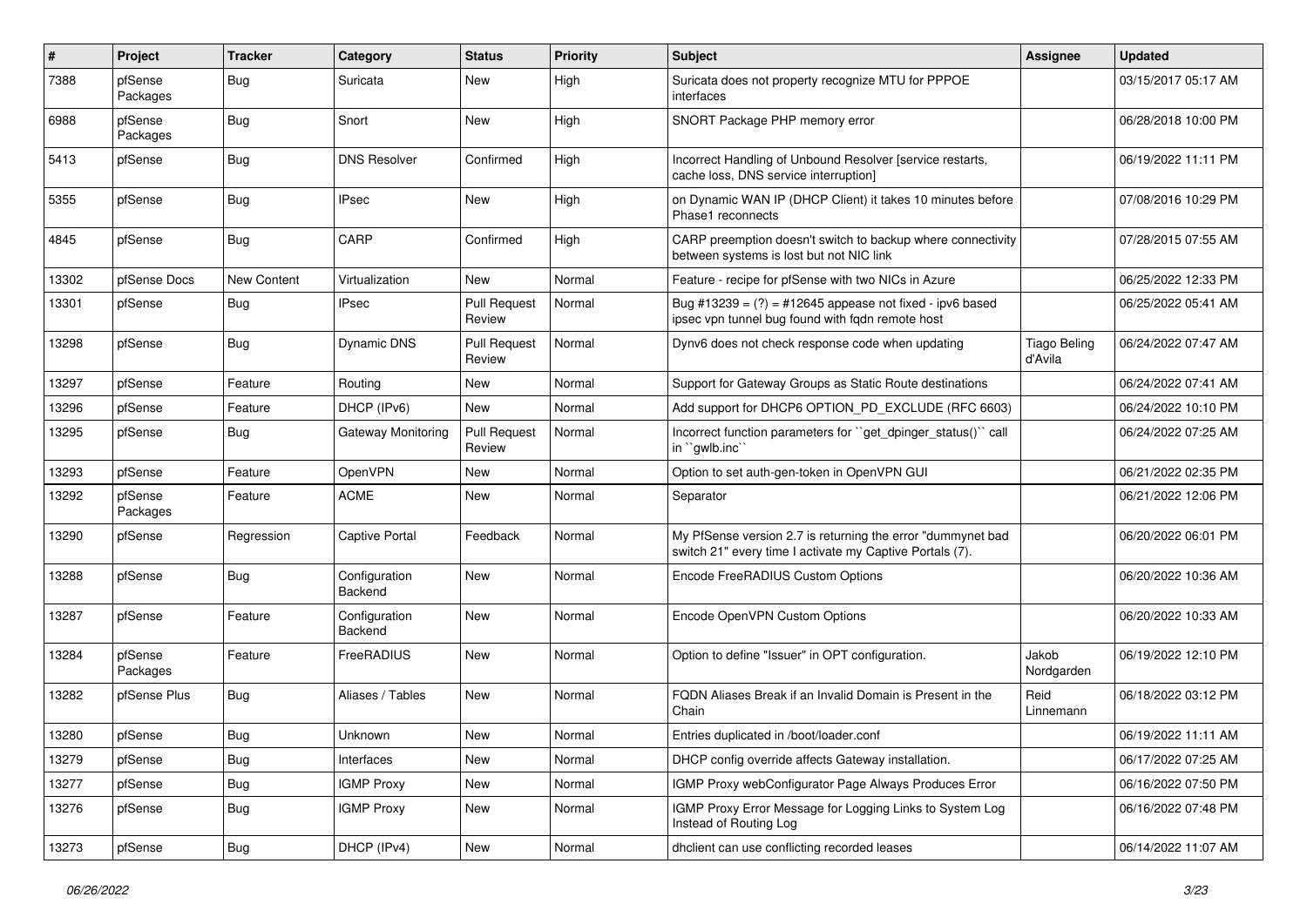| ∦     | Project             | <b>Tracker</b>     | Category                 | <b>Status</b>                 | <b>Priority</b> | <b>Subject</b>                                                                                              | Assignee          | <b>Updated</b>      |
|-------|---------------------|--------------------|--------------------------|-------------------------------|-----------------|-------------------------------------------------------------------------------------------------------------|-------------------|---------------------|
| 13270 | pfSense Docs        | <b>New Content</b> | OpenVPN                  | <b>Pull Request</b><br>Review | Normal          | OpenVPN client gateway is incorrect when the server does<br>not push routes                                 | Marcos<br>Mendoza | 06/26/2022 12:54 PM |
| 13268 | pfSense             | Todo               | Console Menu             | Ready To<br>Test              | Normal          | columns don't align nicely in console with medium-long<br>interface names                                   |                   | 06/12/2022 10:32 PM |
| 13267 | pfSense             | <b>Bug</b>         | OpenVPN                  | New                           | Normal          | dpinger continues to run on OpenVPN gateway after<br>OpenVPN service is stopped.                            |                   | 06/12/2022 02:49 PM |
| 13264 | pfSense             | Feature            | <b>IPsec</b>             | New                           | Normal          | IPSec Phase2 select multiple PFS key groups                                                                 |                   | 06/10/2022 04:29 PM |
| 13261 | pfSense<br>Packages | <b>Bug</b>         | sudo                     | Feedback                      | Normal          | Input validation rejects empty "sudo" command list, but GUI<br>text says it can be empty                    |                   | 06/24/2022 02:50 PM |
| 13260 | pfSense             | Feature            | Authentication           | New                           | Normal          | Add support for OpenVPN static-challenge                                                                    |                   | 06/09/2022 02:04 PM |
| 13256 | pfSense             | Feature            | DHCP (IPv4)              | New                           | Normal          | Better handling of duplicate IPs in static DHCP assignments                                                 |                   | 06/11/2022 04:51 PM |
| 13255 | pfSense<br>Packages | Todo               | OpenVPN Client<br>Export | New                           | Normal          | Set PKCS#12 algorithm when exporting OpenVPN ZIP or<br>Windows bundles                                      | Jim Pingle        | 06/08/2022 10:37 AM |
| 13254 | pfSense             | <b>Bug</b>         | <b>DNS Resolver</b>      | <b>New</b>                    | Normal          | DNS resolver does not update "unbound.conf" file during link<br>down events                                 |                   | 06/08/2022 07:55 AM |
| 13253 | pfSense             | <b>Bug</b>         | DHCP (IPv6)              | New                           | Normal          | 'dhcp6c' is not restarted when applying settings when<br>multiple WANs are configured for DHCP6             |                   | 06/06/2022 02:58 PM |
| 13252 | pfSense             | <b>Bug</b>         | Upgrade                  | New                           | Normal          | reduce frequency of php-fpm socket connection attempts from<br>check reload status                          |                   | 06/12/2022 11:11 AM |
| 13249 | pfSense             | Bug                | Console Menu             | New                           | Normal          | Running playback comands multiple times results in PHP error                                                |                   | 06/06/2022 07:02 AM |
| 13248 | pfSense             | Regression         | DHCP (IPv6)              | New                           | Normal          | IPv6 Router Advertisements runs when config.xml does not<br>contain an entry for the interface              |                   | 06/05/2022 07:44 PM |
| 13246 | pfSense<br>Packages | Feature            | iperf                    | <b>New</b>                    | Normal          | iperf3 service controls do not work                                                                         |                   | 06/05/2022 06:51 PM |
| 13245 | pfSense             | Feature            | Aliases / Tables         | <b>Pull Request</b><br>Review | Normal          | Type column on Alias lists                                                                                  | Jim Pingle        | 06/06/2022 07:09 AM |
| 13244 | pfSense             | Feature            | Web Interface            | New                           | Normal          | Add help text under Timezone settings in the GUI                                                            |                   | 06/03/2022 01:00 PM |
| 13243 | pfSense             | <b>Bug</b>         | OpenVPN                  | <b>Pull Request</b><br>Review | Normal          | OpenVPN status for multi-user VPN shows info icon to display<br>RADIUS rules when there are none to display | Marcos<br>Mendoza | 06/19/2022 05:53 PM |
| 13242 | pfSense             | Feature            | Gateway Monitoring       | <b>New</b>                    | Normal          | Enhancements to static route creation/deletion for dpinger<br>monitor IPs                                   |                   | 06/03/2022 11:20 AM |
| 13240 | pfSense             | <b>Bug</b>         | Rules / NAT              | <b>New</b>                    | Normal          | Dynamic NPt entry UI has a couple quirks                                                                    |                   | 06/02/2022 09:32 PM |
| 13237 | pfSense             | Bug                | DHCP (IPv6)              | New                           | Normal          | dhcp6c script cannot be executed safely                                                                     |                   | 06/01/2022 11:20 AM |
| 13236 | pfSense Docs        | Todo               | Products                 | New                           | Normal          | Document link speed limitations with igc and ix on 6100/4100                                                |                   | 05/31/2022 05:53 PM |
| 13233 | pfSense Plus        | Bug                | OpenVPN                  | Feedback                      | Normal          | OpenVPN DCO connection fails with Auth Digest Algorithm<br>set to SHA512                                    |                   | 05/31/2022 03:39 PM |
| 13229 | pfSense Docs        | Todo               | Captive Portal           | Feedback                      | Normal          | Update documentation for IPFW to PF transition for Limiters<br>and Captive Portal                           | Jim Pingle        | 05/27/2022 03:04 PM |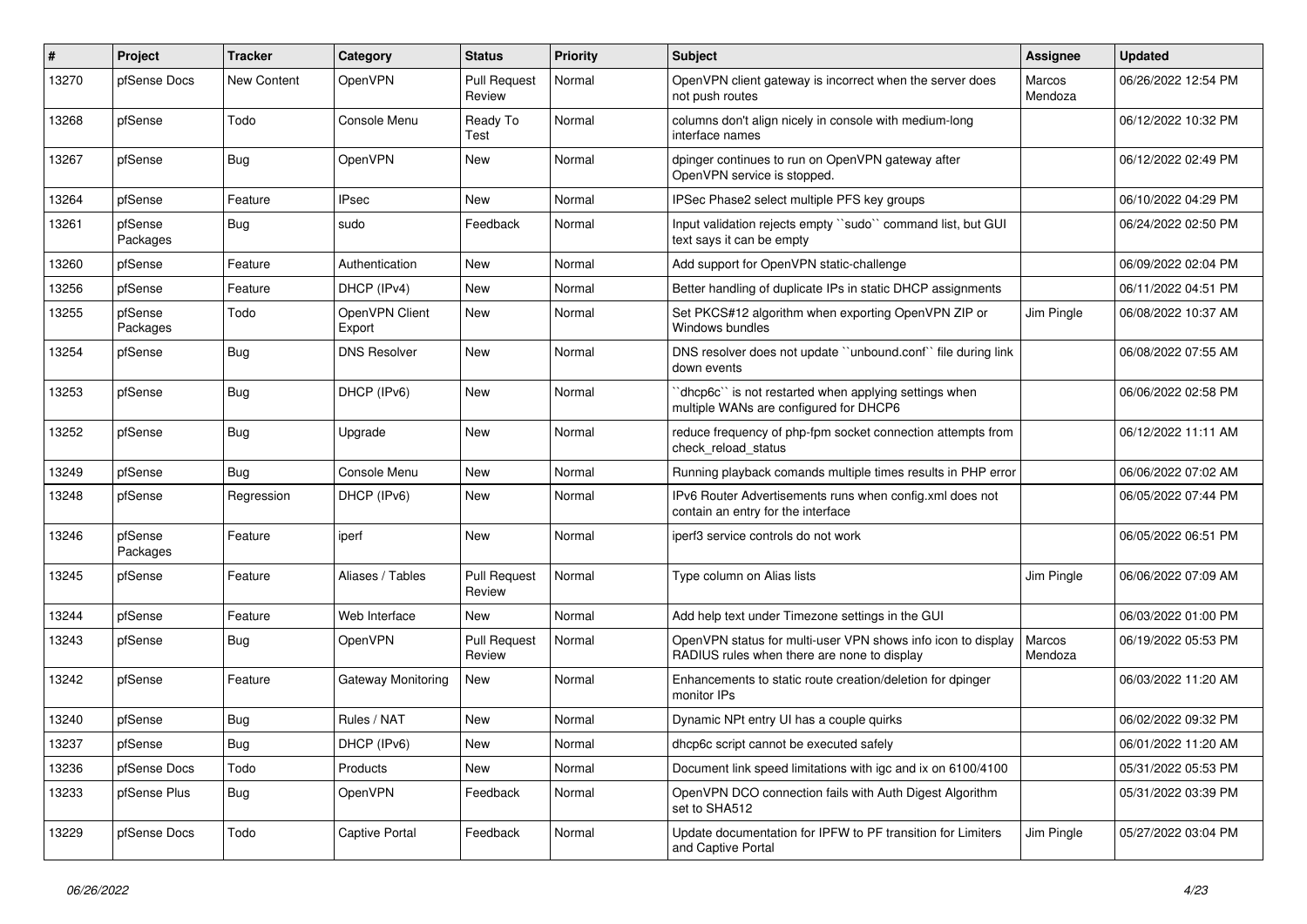| $\#$  | Project             | <b>Tracker</b>     | Category              | <b>Status</b>                 | <b>Priority</b> | <b>Subject</b>                                                                                     | Assignee              | <b>Updated</b>      |
|-------|---------------------|--------------------|-----------------------|-------------------------------|-----------------|----------------------------------------------------------------------------------------------------|-----------------------|---------------------|
| 13228 | pfSense             | Bug                | Interfaces            | <b>New</b>                    | Normal          | Recovering interface gateway may not be added back into<br>gateway groups and rules when expected  | Jim Pingle            | 05/28/2022 01:14 PM |
| 13226 | pfSense             | Bug                | Captive Portal        | Confirmed                     | Normal          | Captive Portal doesn't disconnect established OpenVPN link                                         | Reid<br>Linnemann     | 05/30/2022 10:38 AM |
| 13225 | pfSense             | <b>Bug</b>         | Interfaces            | <b>New</b>                    | Normal          | Bridges with QinQ interfaces not properly set up at boot                                           | <b>Viktor Gurov</b>   | 05/27/2022 08:19 AM |
| 13224 | pfSense             | <b>Bug</b>         | Notifications         | <b>New</b>                    | Normal          | Email notification flood when UPS (NUT) and WAN send<br>notifications                              |                       | 05/27/2022 01:58 AM |
| 13223 | pfSense Docs        | New Content        | Routing / Gateways    | Feedback                      | Normal          | Document new gateway state killing behavior                                                        | Jim Pingle            | 05/27/2022 01:59 PM |
| 13222 | pfSense             | <b>Bug</b>         | UPnP/NAT-PMP          | New                           | Normal          | CARP IP does not listen for NAT-PMP packets                                                        |                       | 05/26/2022 02:28 PM |
| 13218 | pfSense             | <b>Bug</b>         | Interfaces            | <b>Pull Request</b><br>Review | Normal          | GIF-based interface MTU is assigned to parent interface on<br>boot when parent interface is a LAGG | <b>Viktor Gurov</b>   | 05/27/2022 05:25 AM |
| 13217 | pfSense             | Bug                | DHCP (IPv4)           | <b>New</b>                    | Normal          | dhclient using default pid file location which does not exist                                      | <b>Viktor Gurov</b>   | 05/26/2022 08:09 AM |
| 13215 | pfSense             | <b>Bug</b>         | <b>Captive Portal</b> | Assigned                      | Normal          | Allowed MAC/IP/Hostname traffic counts for authorized users                                        | Reid<br>Linnemann     | 05/31/2022 05:31 PM |
| 13211 | pfSense Docs        | <b>New Content</b> | <b>OpenVPN</b>        | Feedback                      | Normal          | OpenVPN DCO Documentation                                                                          | Jim Pingle            | 06/15/2022 10:42 AM |
| 13207 | pfSense<br>Packages | Feature            | pfBlockerNG           | New                           | Normal          | The feed column on the Alerts page is confusing                                                    |                       | 05/24/2022 04:56 AM |
| 13206 | pfSense Plus        | Bug                | Hardware / Drivers    | <b>New</b>                    | Normal          | SG-3100 LED GPIO hangs                                                                             |                       | 06/11/2022 07:01 PM |
| 13205 | pfSense Docs        | <b>New Content</b> | Backup / Restore      | Feedback                      | Normal          | ZFS Boot Environment documentation                                                                 | Christian<br>McDonald | 05/31/2022 10:55 AM |
| 13202 | pfSense<br>Packages | <b>Bug</b>         | pfBlockerNG           | <b>New</b>                    | Normal          | Missing Protocols on IP Feed Groups Advanced<br>Inbound/Outbound Firewall Rule settings            |                       | 05/23/2022 08:58 AM |
| 13201 | pfSense<br>Packages | Feature            | pfBlockerNG           | <b>New</b>                    | Normal          | Add FireHol Security IP Feeds                                                                      |                       | 05/23/2022 06:34 AM |
| 13200 | pfSense<br>Packages | Feature            | pfBlockerNG           | <b>New</b>                    | Normal          | Custom DNS Servers for Alert settings                                                              |                       | 05/23/2022 06:16 AM |
| 13199 | pfSense<br>Packages | Feature            | pfBlockerNG           | <b>New</b>                    | Normal          | Feed groups should not have the first listing in the group bar                                     |                       | 05/23/2022 06:03 AM |
| 13198 | pfSense<br>Packages | Feature            | pfBlockerNG           | New                           | Normal          | Dark Theme Styling issues - Alerts White bar                                                       |                       | 05/23/2022 06:05 AM |
| 13197 | pfSense<br>Packages | Feature            | pfBlockerNG           | <b>New</b>                    | Normal          | Put a Single donation link and a proper patreon lin in the<br>pfBlocker Support Banner / Widget    |                       | 05/23/2022 05:35 AM |
| 13196 | pfSense<br>Packages | Feature            | pfBlockerNG           | <b>New</b>                    | Normal          | remove NoVirusThanks feed                                                                          |                       | 05/23/2022 06:05 AM |
| 13195 | pfSense<br>Packages | Feature            | pfBlockerNG           | New                           | Normal          | Dedicated website for Feed mangement - Community Driven                                            |                       | 05/23/2022 05:22 AM |
| 13194 | pfSense<br>Packages | <b>Bug</b>         | pfBlockerNG           | <b>New</b>                    | Normal          | Remove dead Malc0de feed                                                                           |                       | 05/23/2022 05:16 AM |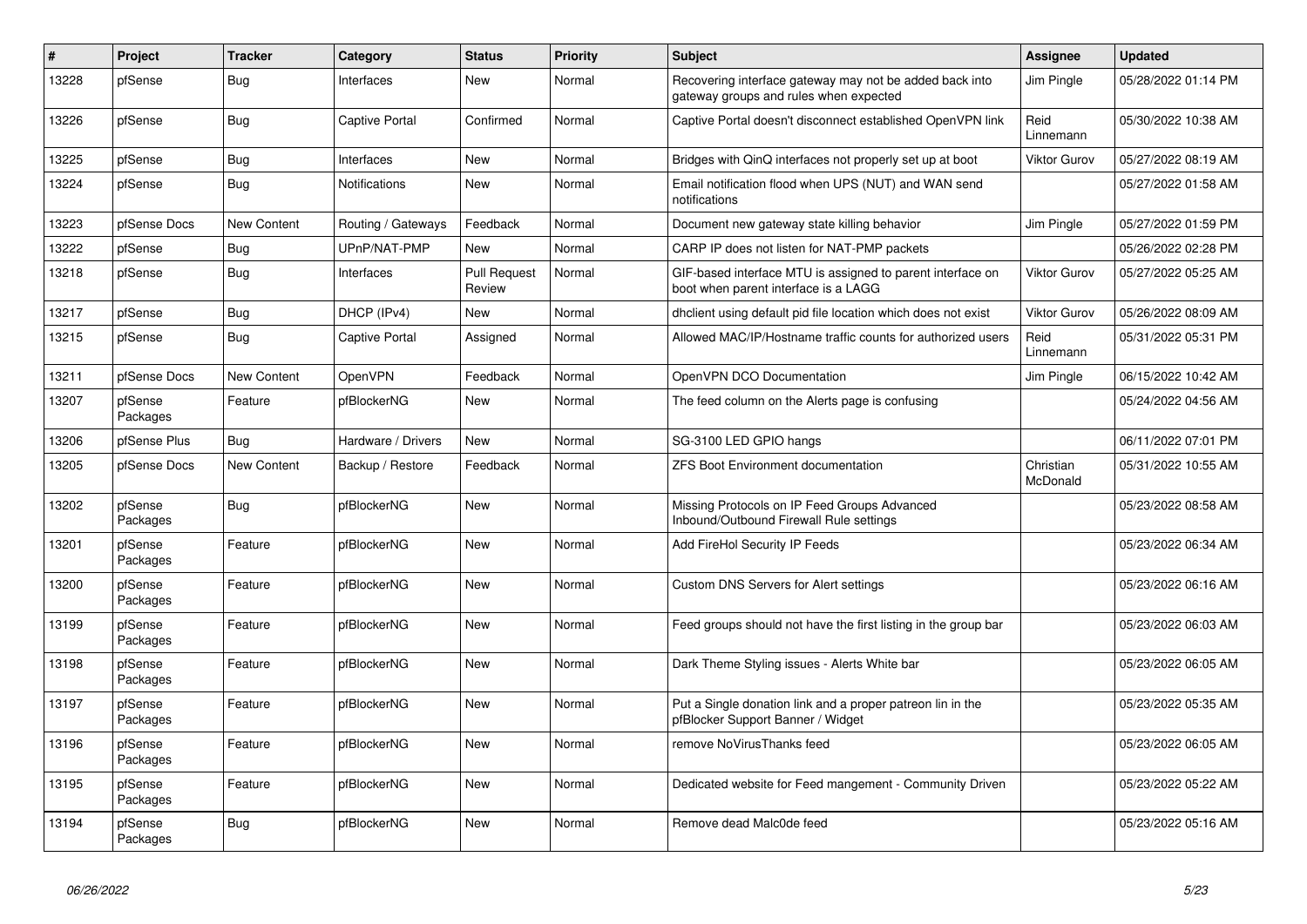| $\pmb{\#}$ | Project             | <b>Tracker</b> | Category                   | <b>Status</b>                 | <b>Priority</b> | <b>Subject</b>                                                                                   | Assignee              | <b>Updated</b>      |
|------------|---------------------|----------------|----------------------------|-------------------------------|-----------------|--------------------------------------------------------------------------------------------------|-----------------------|---------------------|
| 13189      | pfSense Plus        | Todo           | <b>OpenVPN</b>             | Feedback                      | Normal          | Input validation should reject the combination of DCO and<br>P <sub>2</sub> P mode               | Jim Pingle            | 05/26/2022 10:50 AM |
| 13187      | pfSense             | Documentation  | Upgrade                    | <b>New</b>                    | Normal          | Azure Frequently asked questions                                                                 |                       | 05/20/2022 06:52 AM |
| 13167      | pfSense             | <b>Bug</b>     | Dynamic DNS                | <b>New</b>                    | Normal          | phpDynDNS: DigitalOcean ddns update fails (bad request,<br>invalid character '-' in request id)  |                       | 06/16/2022 09:30 PM |
| 13165      | pfSense             | Feature        | Dashboard                  | <b>Pull Request</b><br>Review | Normal          | Feat: live update for Services dashboard widget                                                  |                       | 05/15/2022 01:48 AM |
| 13160      | pfSense<br>Packages | Feature        | Status_Monitoring          | <b>Pull Request</b><br>Review | Normal          | Option to sort monitoring graph views                                                            |                       | 05/13/2022 12:06 PM |
| 13158      | pfSense             | Bug            | Web Interface              | <b>New</b>                    | Normal          | Input validation error when applying limiter changes                                             |                       | 05/14/2022 05:32 PM |
| 13156      | pfSense<br>Packages | Regression     | pfBlockerNG                | New                           | Normal          | pfBlockerNG IP block stats do not work                                                           |                       | 06/13/2022 08:16 PM |
| 13154      | pfSense<br>Packages | Bug            | pfBlockerNG                | Confirmed                     | Normal          | pfBlocker causing excessive CPU load                                                             |                       | 06/14/2022 01:14 PM |
| 13141      | pfSense<br>Packages | Bug            | squidguard                 | New                           | Normal          | wrong page squidguard block                                                                      |                       | 05/09/2022 05:33 PM |
| 13138      | pfSense<br>Packages | Feature        | pfBlockerNG                | <b>New</b>                    | Normal          | DNS over HTTPS/TLS Blocking should be removed from<br>SafeSearch                                 |                       | 05/07/2022 02:52 AM |
| 13137      | pfSense<br>Packages | Feature        | pfBlockerNG                | New                           | Normal          | ckuethe/doh-blocklist.txt add to DoH feeds                                                       |                       | 05/07/2022 02:39 AM |
| 13136      | pfSense<br>Packages | Feature        | pfBlockerNG                | <b>New</b>                    | Normal          | Add crypt0rr DNS-over-HTTPS (DOH) provider list feeds                                            |                       | 05/07/2022 02:27 AM |
| 13135      | pfSense<br>Packages | Feature        | pfBlockerNG                | New                           | Normal          | Add dibdot DoH-IP-blocklists feeds                                                               | <b>Viktor Gurov</b>   | 05/08/2022 01:50 AM |
| 13128      | pfSense<br>Packages | <b>Bug</b>     | Zabbix                     | <b>New</b>                    | Normal          | Zabbix Agent 6: HA Server Setup                                                                  |                       | 05/05/2022 01:55 AM |
| 13124      | pfSense             | Feature        | Web Interface              | <b>Pull Request</b><br>Review | Normal          | Option to wait for interface selection before displaying firewall<br>rules                       |                       | 05/17/2022 02:15 PM |
| 13115      | pfSense<br>Packages | Bug            | WireGuard                  | Feedback                      | Normal          | WireGuard panic due to KBI changes in "'udp_tun_func_t()'                                        | Christian<br>McDonald | 05/15/2022 10:47 AM |
| 13114      | pfSense<br>Packages | <b>Bug</b>     | <b>BIND</b>                | Feedback                      | Normal          | BIND calls rndc in rc stop when named is not running                                             | <b>Stuart Wyatt</b>   | 05/04/2022 12:41 PM |
| 13108      | pfSense Docs        | Todo           | Installation /<br>Upgrades | <b>New</b>                    | Normal          | ZFS filesystem implications                                                                      | Jim Pingle            | 04/27/2022 03:18 PM |
| 13102      | pfSense             | <b>Bug</b>     | <b>IPsec</b>               | New                           | Normal          | Deleting an IPSec tunnel doesn't destroy the SA<br>(SADs/SPDs), causes crash in status ipsec.php | <b>Viktor Gurov</b>   | 05/20/2022 01:07 PM |
| 13096      | pfSense<br>Packages | Feature        | Snort                      | Feedback                      | Normal          | Improve robustness of Snort Rules Update Log size limitation<br>logic                            | <b>Bill Meeks</b>     | 04/25/2022 12:22 PM |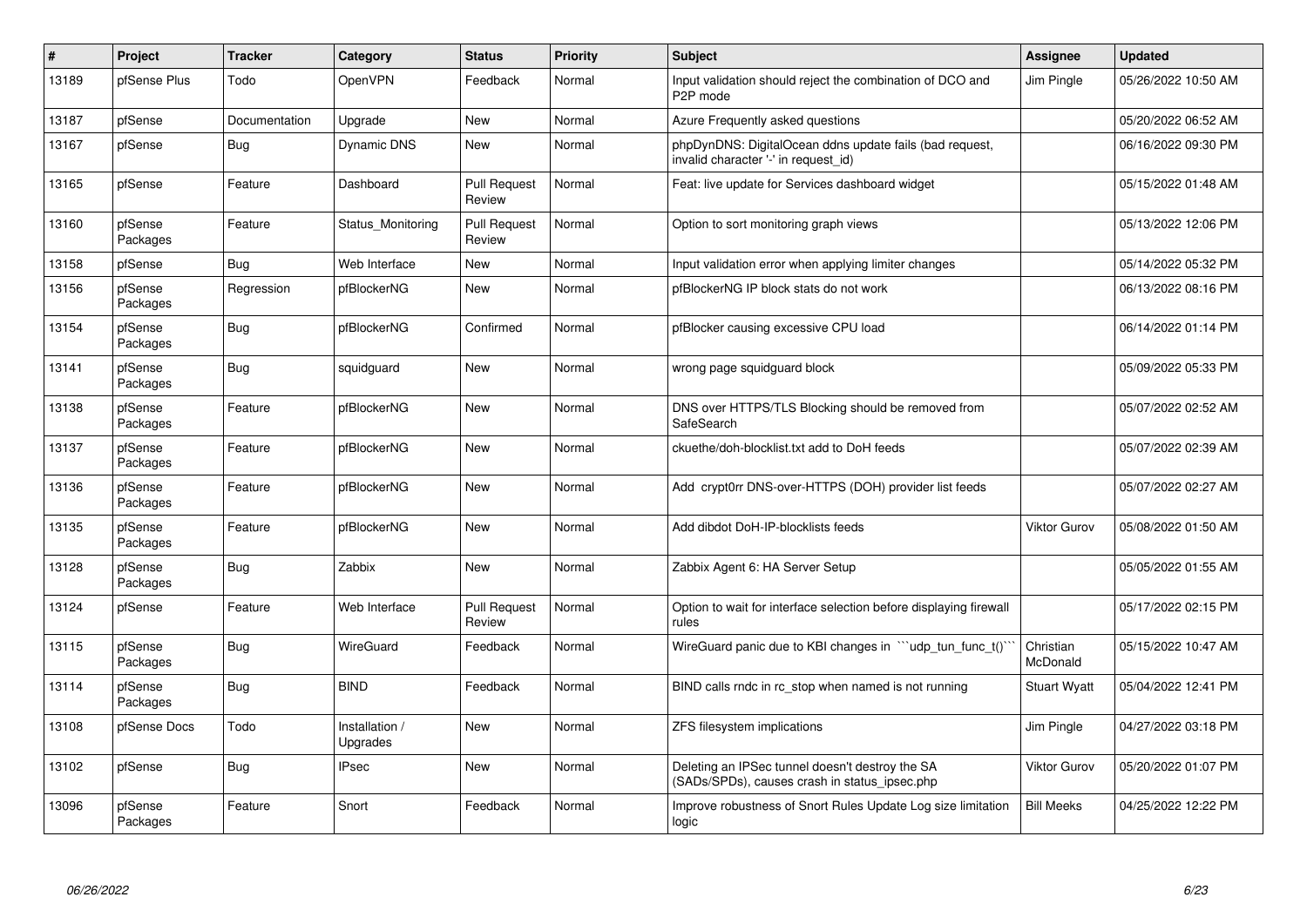| $\#$  | Project             | <b>Tracker</b> | Category                        | <b>Status</b>                 | <b>Priority</b> | <b>Subject</b>                                                                                                                          | Assignee          | <b>Updated</b>      |
|-------|---------------------|----------------|---------------------------------|-------------------------------|-----------------|-----------------------------------------------------------------------------------------------------------------------------------------|-------------------|---------------------|
| 13095 | pfSense<br>Packages | Bug            | Snort                           | Feedback                      | Normal          | Snort VRT change in Shared Object Rules path name results<br>in failure to extract and update Snort Shared Object Rules<br>when enabled | <b>Bill Meeks</b> | 04/25/2022 12:22 PM |
| 13094 | pfSense             | Feature        | Packet Capture                  | <b>Pull Request</b><br>Review | Normal          | Allow packet capture filtering in tagged packets                                                                                        | Marcos<br>Mendoza | 04/24/2022 06:06 PM |
| 13093 | pfSense             | Bug            | Authentication                  | In Progress                   | Normal          | LDAP authentication fails with extended query and RFC2307<br>group lookups enabled                                                      | Chris Linstruth   | 05/31/2022 07:20 AM |
| 13091 | pfSense             | Feature        | OpenVPN                         | <b>New</b>                    | Normal          | RFE: Ability to specify the order of OpenVPN Authentication<br>servers                                                                  |                   | 04/22/2022 04:30 PM |
| 13090 | pfSense             | Bug            | OpenVPN                         | <b>New</b>                    | Normal          | OpenVPN: do not use legacy deprecated netbios settings                                                                                  | Jim Pingle        | 04/22/2022 11:19 AM |
| 13089 | pfSense             | <b>Bug</b>     | OpenVPN                         | <b>New</b>                    | Normal          | OpenVPN: fix some netbios options were preserved even if<br>teh Netbios option was unchecked                                            | Jim Pingle        | 04/22/2022 11:06 AM |
| 13088 | pfSense             | <b>Bug</b>     | OpenVPN                         | <b>New</b>                    | Normal          | OpenVPN Client Overrides: properly hide/show form fields                                                                                | Jim Pingle        | 06/08/2022 09:15 AM |
| 13087 | pfSense             | Bug            | OpenVPN                         | <b>New</b>                    | Normal          | OpenVPN Server: hide WINS servers list when netbios option<br>is unchecked while WINS servers is checked                                |                   | 04/22/2022 10:29 AM |
| 13085 | pfSense             | Feature        | OpenVPN                         | <b>Pull Request</b><br>Review | Normal          | OpenVPN: expose NBDD servers in GUI + fix GUI bugs                                                                                      | Jim Pingle        | 04/22/2022 11:09 AM |
| 13076 | pfSense             | <b>Bug</b>     | Gateway Monitoring              | <b>New</b>                    | Normal          | Marking a gateway as down does not affect IPsec entries<br>using gateway groups                                                         |                   | 06/03/2022 10:32 AM |
| 13074 | pfSense Plus        | Bug            | Cryptographic<br><b>Modules</b> | <b>New</b>                    | Normal          | AES-GCM with SafeXcel on Netgate 2100 causes MBUF<br>overload                                                                           |                   | 06/12/2022 11:14 AM |
| 13073 | pfSense<br>Packages | <b>Bug</b>     | Squid                           | New                           | Normal          | ClamAV - clamd dies with high CPU load and thus the C-ICAP<br>of squid-reverse proxy causes http:500 errors                             |                   | 04/19/2022 05:38 AM |
| 13068 | pfSense             | <b>Bug</b>     | Aliases / Tables                | <b>New</b>                    | Normal          | Error loading rules when URL Table IPs content is empty                                                                                 |                   | 04/17/2022 09:07 PM |
| 13067 | pfSense             | Bug            | <b>FilterDNS</b>                | New                           | Normal          | filterdns resolve interval is twice the intended value                                                                                  |                   | 04/17/2022 07:45 PM |
| 13063 | pfSense<br>Packages | Feature        | Cellular                        | <b>Pull Request</b><br>Review | Normal          | Cellular package shall support more modems and NMEA port                                                                                |                   | 05/06/2022 02:38 PM |
| 13058 | pfSense             | Todo           | Rules / NAT                     | <b>New</b>                    | Normal          | Add static routes and directly connected networks back to<br>policy route negation rules                                                |                   | 04/13/2022 08:05 AM |
| 13054 | pfSense             | Feature        | Package System                  | <b>New</b>                    | Normal          | Package plugin hook for web server configuration stanzas                                                                                | Jim Pingle        | 04/12/2022 03:04 PM |
| 13053 | pfSense<br>Packages | <b>Bug</b>     | <b>ACME</b>                     | <b>New</b>                    | Normal          | LoopiaAPI error handling                                                                                                                |                   | 05/05/2022 10:58 AM |
| 13051 | pfSense             | <b>Bug</b>     | <b>Traffic Shaper</b><br>(ALTQ) | <b>New</b>                    | Normal          | Firewall traffic shaper by interface selection unknow                                                                                   |                   | 04/12/2022 07:03 AM |
| 13046 | pfSense             | Bug            | Rules / NAT                     | <b>New</b>                    | Normal          | Floating rule applied to IPv6 interface with a SLAAC DHCPv6<br>gateway reports error on boot                                            |                   | 04/11/2022 09:50 AM |
| 13045 | pfSense<br>Packages | <b>Bug</b>     | WireGuard                       | <b>New</b>                    | Normal          | Firewall floating rules ignore WireGuard traffic                                                                                        |                   | 04/11/2022 09:40 AM |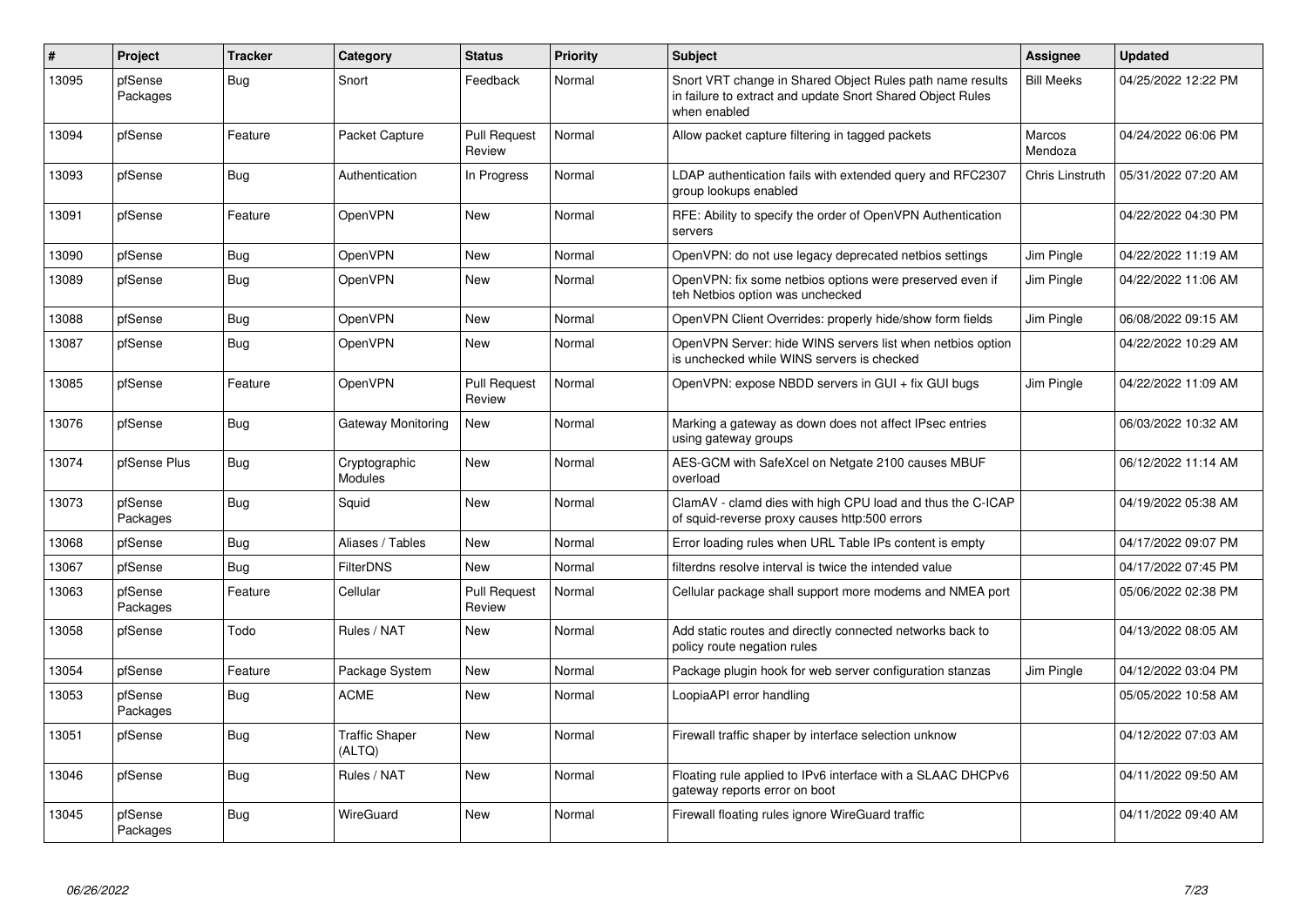| $\vert$ # | Project             | <b>Tracker</b> | Category              | <b>Status</b>                 | <b>Priority</b> | <b>Subject</b>                                                                                                     | Assignee            | <b>Updated</b>      |
|-----------|---------------------|----------------|-----------------------|-------------------------------|-----------------|--------------------------------------------------------------------------------------------------------------------|---------------------|---------------------|
| 13044     | pfSense<br>Packages | Feature        | Mail report           | <b>New</b>                    | Normal          | Customized reporting                                                                                               |                     | 04/11/2022 09:22 AM |
| 13043     | pfSense<br>Packages | <b>Bug</b>     | WireGuard             | <b>New</b>                    | Normal          | OSPF over Wireguard interface doesn't populate neighbors<br>after reboot                                           |                     | 04/11/2022 09:22 AM |
| 13039     | pfSense<br>Packages | Feature        | AWS VPC               | <b>New</b>                    | Normal          | Handle transit gateway VPNs in the AWS VPN wizard                                                                  |                     | 04/11/2022 07:31 AM |
| 13034     | pfSense<br>Packages | Bug            | Zabbix                | Feedback                      | Normal          | Zabbix6 Agent and Proxy fail to set the PSK from the web GUI<br>in its conf files                                  | <b>Viktor Gurov</b> | 04/06/2022 11:59 AM |
| 13022     | pfSense<br>Packages | <b>Bug</b>     | haproxy               | Feedback                      | Normal          | HAProxy - Sub Frontends ignore Client verification CA<br>certificates                                              |                     | 04/06/2022 12:55 PM |
| 13020     | pfSense Docs        | Todo           | <b>Firewall Rules</b> | <b>New</b>                    | Normal          | easyrule command documentation should document<br>permissible wildcards                                            | Jim Pingle          | 04/04/2022 08:01 AM |
| 13018     | pfSense<br>Packages | Bug            | pfBlockerNG           | <b>New</b>                    | Normal          | TLD and DNSBL Safesearch DOH conflict disables TLD block<br>when conflicting DOH FQDN is deselected or whitelisted |                     | 04/01/2022 05:59 PM |
| 13017     | pfSense             | Feature        | Packet Capture        | <b>New</b>                    | Normal          | Packet capture: add preview results while capture is running                                                       |                     | 04/09/2022 11:08 AM |
| 13016     | pfSense Docs        | New Content    | Virtualization        | <b>New</b>                    | Normal          | Workaround for bandwith issues since 2.6 when installed in<br>Hyper-V                                              |                     | 04/01/2022 01:06 PM |
| 13014     | pfSense             | <b>Bug</b>     | <b>IPsec</b>          | New                           | Normal          | Charon.vici can get in a bad state                                                                                 | Mateusz Guzik       | 05/24/2022 05:05 PM |
| 13009     | pfSense             | Feature        | <b>OpenVPN</b>        | <b>New</b>                    | Normal          | Add option for multiple remote addresses to OpenVPN Client                                                         |                     | 03/31/2022 12:42 PM |
| 13003     | pfSense             | Bug            | Hardware / Drivers    | <b>New</b>                    | Normal          | Malicious Driver Detection event on ixl driver                                                                     |                     | 06/25/2022 05:00 PM |
| 13002     | pfSense<br>Packages | Regression     | <b>BIND</b>           | Feedback                      | Normal          | BIND 9.16 13 could not find existing DNSSEC keys at<br>cf/named/etc/namedb/keys due to directory change            | <b>Viktor Gurov</b> | 03/31/2022 12:14 PM |
| 12982     | pfSense<br>Packages | Bug            | FreeRADIUS            | <b>New</b>                    | Normal          | FreeRadius RadReply table entries missing from pf                                                                  |                     | 06/19/2022 05:38 PM |
| 12980     | pfSense Docs        | Todo           | <b>OpenVPN</b>        | Feedback                      | Normal          | Add warnings against OpenVPN Shared Key mode                                                                       | Jim Pingle          | 03/24/2022 02:11 PM |
| 12978     | pfSense Docs        | Correction     | Monitoring            | New                           | Normal          | Correction to iftop section of Monitoring Bandwidth Usage                                                          | Jim Pingle          | 03/23/2022 11:18 AM |
| 12974     | pfSense Plus        | <b>Bug</b>     | Installer             | <b>New</b>                    | Normal          | Typing anything into 1100/2100 recovery installer causes<br>process to stop                                        |                     | 06/05/2022 04:10 PM |
| 12965     | pfSense<br>Packages | <b>Bug</b>     | <b>FRR</b>            | <b>Pull Request</b><br>Review | Normal          | FRR BFD peer configuration is handled incorrectly in some<br>cases                                                 | Viktor Gurov        | 03/22/2022 08:04 AM |
| 12963     | pfSense<br>Packages | Feature        | Nmap                  | Feedback                      | Normal          | Run nmap scans in the background                                                                                   | Jim Pingle          | 06/06/2022 06:55 PM |
| 12960     | pfSense             | Bug            | Installer             | New                           | Normal          | VGA installer image defaults to serial console, serial console<br>is default in GUI settings                       |                     | 05/10/2022 03:19 PM |
| 12959     | pfSense             | Bug            | DHCP (IPv4)           | Feedback                      | Normal          | dhoplease process wrongly update host file if client-hostname<br>is empty                                          |                     | 03/28/2022 10:26 AM |
| 12956     | pfSense<br>Packages | <b>Bug</b>     | Suricata              | Confirmed                     | Normal          | suricata fails to use pcre in SID management (e.g.<br>dropsid.conf)                                                |                     | 04/05/2022 12:52 PM |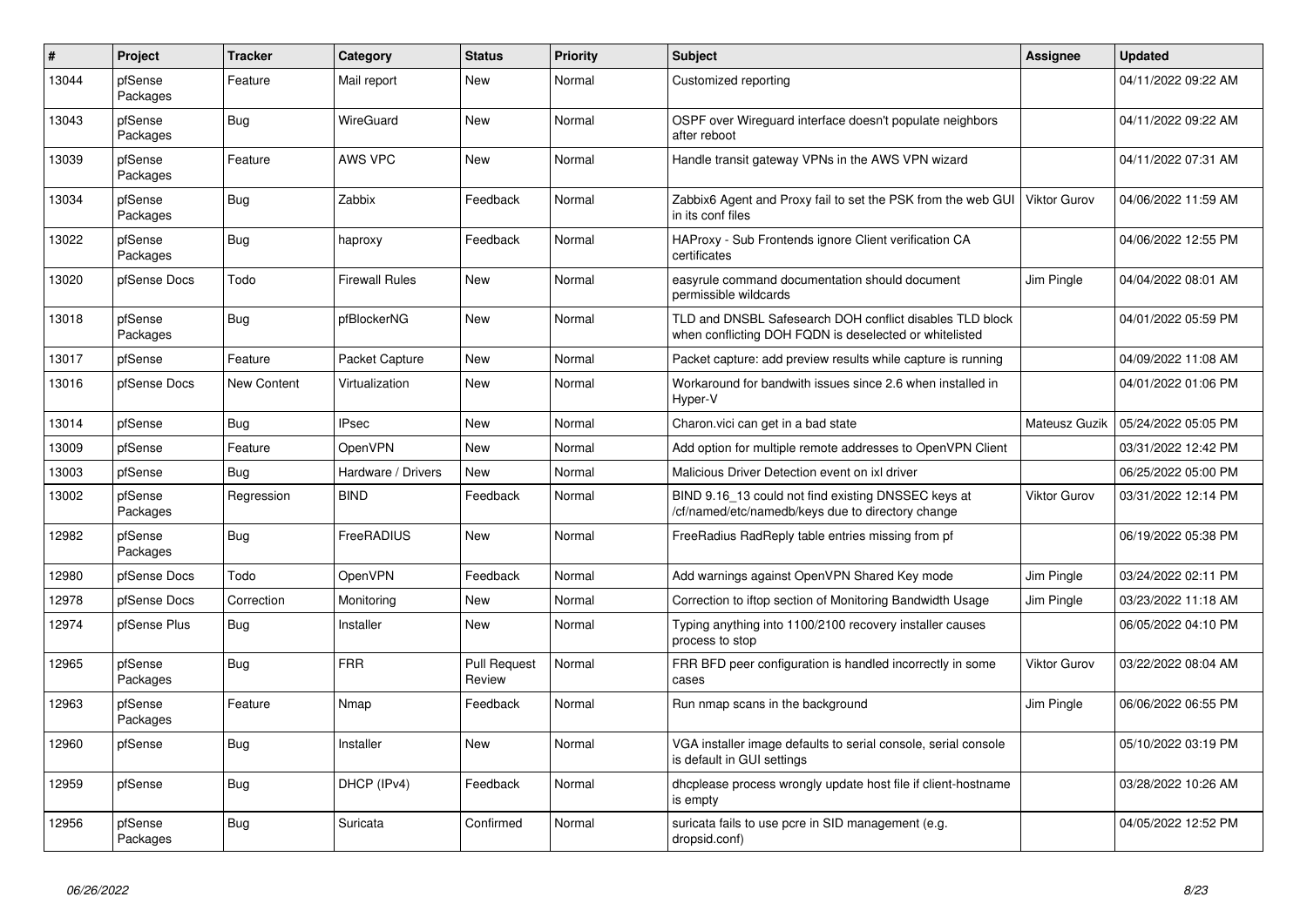| $\#$  | <b>Project</b>      | <b>Tracker</b> | Category                                 | <b>Status</b>                 | <b>Priority</b> | <b>Subject</b>                                                                                        | Assignee              | <b>Updated</b>      |
|-------|---------------------|----------------|------------------------------------------|-------------------------------|-----------------|-------------------------------------------------------------------------------------------------------|-----------------------|---------------------|
| 12951 | pfSense<br>Packages | Bug            | <b>FRR</b>                               | Feedback                      | Normal          | FRR cannot remove IPv6 routes                                                                         |                       | 03/22/2022 09:24 PM |
| 12950 | pfSense             | <b>Bug</b>     | Routing                                  | <b>New</b>                    | Normal          | OpenVPN as default gateway does not get set at boot time                                              |                       | 04/09/2022 05:46 PM |
| 12947 | pfSense             | Bug            | DHCP (IPv6)                              | <b>New</b>                    | Normal          | DHCP6 client does not take any action if the interface IPv6<br>address changes during renewal         |                       | 06/19/2022 09:34 PM |
| 12942 | pfSense             | Bug            | Gateways                                 | <b>New</b>                    | Normal          | Code to kill states for old gateway when reconnecting an<br>interface is incorrect                    | Jim Pingle            | 03/22/2022 01:25 PM |
| 12938 | pfSense             | <b>Bug</b>     | IPv6 Router<br>Advertisements<br>(RADVD) | <b>New</b>                    | Normal          | MaxRtrAdvInterval would allow stale DNS servers to be<br>deleted faster                               |                       | 03/12/2022 09:37 AM |
| 12927 | pfSense             | <b>Bug</b>     | OpenVPN                                  | <b>New</b>                    | Normal          | OpenVPN with OCSP enabled allows connections with<br>revoked certificates                             |                       | 03/24/2022 08:22 AM |
| 12926 | pfSense             | Bug            | Interfaces                               | Feedback                      | Normal          | Changing LAGG type on CARP interfaces makes VIPs go to<br>an "init" State                             |                       | 03/10/2022 10:52 AM |
| 12924 | pfSense<br>Packages | <b>Bug</b>     | WireGuard                                | <b>New</b>                    | Normal          | <b>DNS Resolver WireGuard ACL Inconsistency</b>                                                       | Christian<br>McDonald | 04/10/2022 10:36 AM |
| 12922 | pfSense             | <b>Bug</b>     | DHCP (IPv4)                              | <b>New</b>                    | Normal          | Classless static routes received on DHCP WAN can override<br>chosen default gateway                   |                       | 03/28/2022 10:08 AM |
| 12920 | pfSense             | <b>Bug</b>     | Gateway Monitoring                       | <b>Pull Request</b><br>Review | Normal          | Gateway behavior differs when the gateway does not exist in<br>config.xml                             | <b>Viktor Gurov</b>   | 06/12/2022 01:27 PM |
| 12918 | pfSense<br>Packages | Feature        | pfBlockerNG                              | <b>New</b>                    | Normal          | pfBlockerNG-devel changes from xmlrpc sync do not take<br>effect immediately                          |                       | 03/07/2022 02:29 PM |
| 12916 | pfSense<br>Packages | Bug            | pfBlockerNG                              | <b>New</b>                    | Normal          | pfBlockerNG-devel cron job does not trigger xmlrpc sync                                               | <b>Viktor Gurov</b>   | 04/11/2022 12:55 PM |
| 12909 | pfSense<br>Packages | Feature        | Suricata                                 | <b>New</b>                    | Normal          | Convert Suricata GeoIP Lookup feature on ALERTS tab to<br>use local GeoIP2 database                   | Viktor Gurov          | 03/07/2022 08:28 AM |
| 12907 | pfSense<br>Packages | <b>Bug</b>     | PIMD                                     | Feedback                      | Normal          | PIMD: Nonexistent interfaces should be hidden/disabled in<br>pimd.conf before bringing up the service |                       | 03/07/2022 03:51 PM |
| 12905 | pfSense             | <b>Bug</b>     | Web Interface                            | <b>New</b>                    | Normal          | Add VLAN Re-assignment to Import Interface Mismatch<br>Wizard                                         |                       | 03/07/2022 08:05 AM |
| 12903 | pfSense             | Feature        | <b>Notifications</b>                     | <b>New</b>                    | Normal          | alternative authentication methods for email notifications?                                           |                       | 03/07/2022 07:52 AM |
| 12899 | pfSense<br>Packages | Bug            | Suricata                                 | New                           | Normal          | Suricata doesn't honor Pass List                                                                      |                       | 03/04/2022 01:22 PM |
| 12889 | pfSense<br>Packages | Feature        | <b>FRR</b>                               | <b>New</b>                    | Normal          | FRR GUI add set ipv6 next-hop global                                                                  |                       | 03/02/2022 06:10 AM |
| 12888 | pfSense             | Bug            | Rules / NAT                              | <b>New</b>                    | Normal          | pfSense sends un-NATed packets during OpenVPN startup                                                 |                       | 03/01/2022 03:13 PM |
| 12883 | pfSense Docs        | Todo           | <b>DNS</b>                               | <b>New</b>                    | Normal          | Feedback on Services - DNS Resolver - Host Overrides                                                  |                       | 02/28/2022 07:54 PM |
| 12882 | pfSense<br>Packages | Feature        | pfBlockerNG                              | Feedback                      | Normal          | Add the option to specify CURLOPT_INTERFACE in<br>pfBlockerNG IPv4/IPv6 lists                         |                       | 03/24/2022 11:16 AM |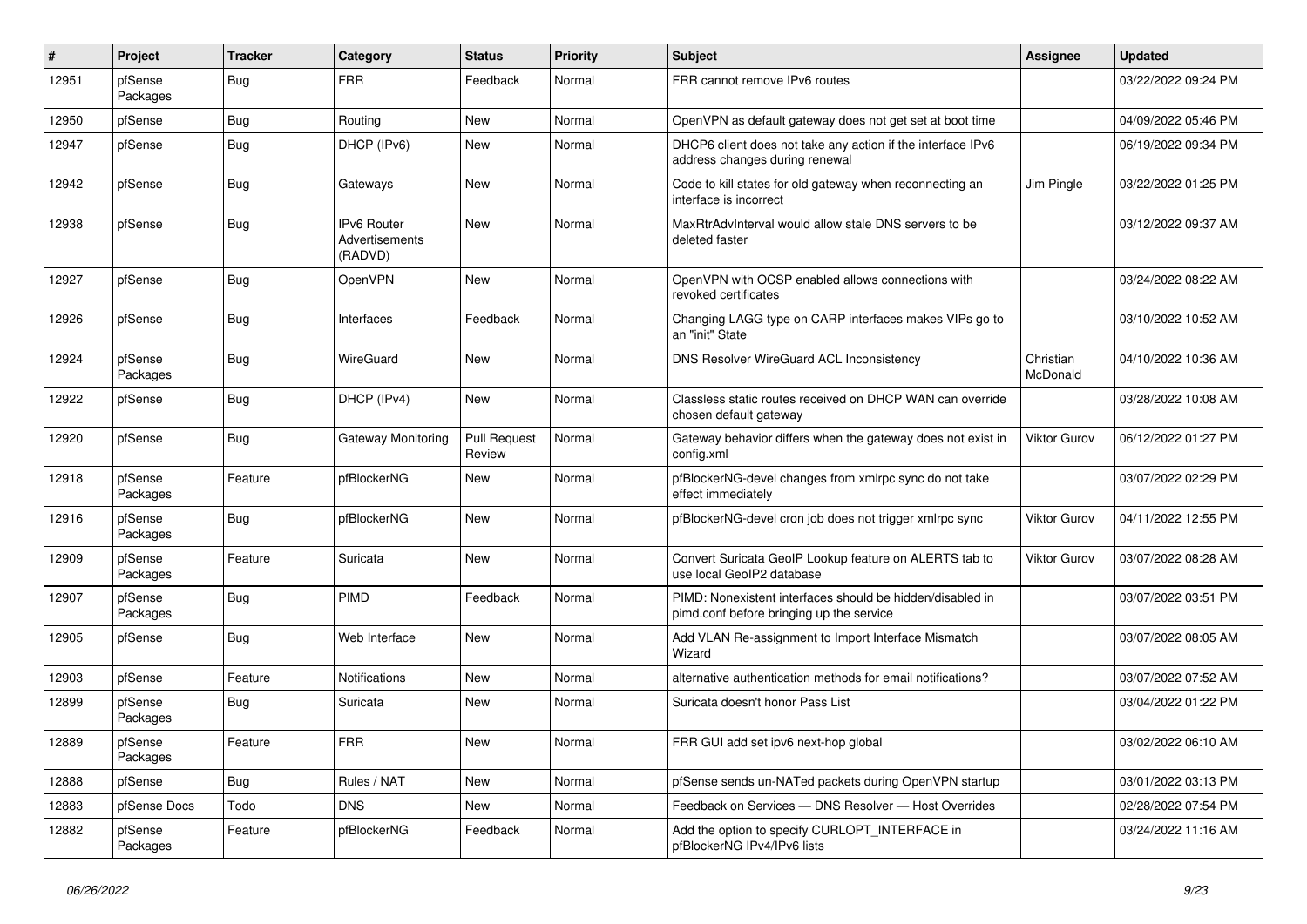| #     | Project             | <b>Tracker</b> | Category                            | <b>Status</b> | <b>Priority</b> | <b>Subject</b>                                                                                                | <b>Assignee</b>     | <b>Updated</b>      |
|-------|---------------------|----------------|-------------------------------------|---------------|-----------------|---------------------------------------------------------------------------------------------------------------|---------------------|---------------------|
| 12878 | pfSense             | <b>Bug</b>     | <b>Traffic Shaper</b><br>(ALTQ)     | Incomplete    | Normal          | Traffic shaping by interface, route queue bandwidth inbound,<br>out by a large factor.                        |                     | 06/06/2022 07:03 AM |
| 12877 | pfSense             | <b>Bug</b>     | <b>Dynamic DNS</b>                  | Feedback      | Normal          | Cloudflare DynDNS fails to update more than two addresses                                                     |                     | 05/29/2022 06:56 PM |
| 12875 | pfSense             | <b>Bug</b>     | Package System                      | New           | Normal          | Import zabbix-agent6 and zabbix-proxy6 from FreeBSD Ports                                                     |                     | 05/28/2022 06:50 PM |
| 12874 | pfSense             | Feature        | OpenVPN                             | <b>New</b>    | Normal          | OpenVPN RADIUS Framed-Pool                                                                                    |                     | 02/25/2022 02:24 PM |
| 12869 | pfSense<br>Packages | Bug            | <b>BIND</b>                         | Feedback      | Normal          | Bind DNS Package AAAA filtering Broken on new ZFS Installs                                                    | <b>Viktor Gurov</b> | 03/09/2022 12:38 PM |
| 12865 | pfSense<br>Packages | Todo           | <b>RRD Summary</b>                  | Feedback      | Normal          | <b>RRD Summary improvements</b>                                                                               | Viktor Gurov        | 03/04/2022 12:20 PM |
| 12861 | pfSense Docs        | Correction     | Hardware                            | <b>New</b>    | Normal          | pfSense hardware tuning guide references obsolete interface<br>loader variable & buffer limits                |                     | 02/23/2022 05:31 PM |
| 12860 | pfSense<br>Packages | Feature        | New Package<br>Request              | <b>New</b>    | Normal          | add mmc-utils package to all images                                                                           |                     | 02/24/2022 07:18 AM |
| 12859 | pfSense<br>Packages | Feature        | Zabbix                              | New           | Normal          | Add Zabbix 6.0 LTS (agent and proxy) packages                                                                 |                     | 02/23/2022 07:11 AM |
| 12857 | pfSense             | <b>Bug</b>     | Gateways                            | New           | Normal          | Firewall gateway goes away when making changes to Bridge0<br>device                                           |                     | 02/27/2022 11:20 AM |
| 12849 | pfSense             | Bug            | <b>Operating System</b>             | <b>New</b>    | Normal          | pfsync kernel crash on reboot                                                                                 | Mateusz Guzik       | 02/22/2022 02:02 PM |
| 12848 | pfSense             | Feature        | <b>Dynamic DNS</b>                  | <b>New</b>    | Normal          | Evaluation of the DynDNS "Result Match" string                                                                |                     | 02/22/2022 02:01 AM |
| 12845 | pfSense<br>Packages | <b>Bug</b>     | softflowd                           | <b>New</b>    | Normal          | softflowd wrong vlan tag                                                                                      |                     | 02/21/2022 10:40 AM |
| 12829 | pfSense             | <b>Bug</b>     | <b>Traffic Shaper</b><br>(Limiters) | Feedback      | Normal          | Dummynet kernel module fails to load after upgrade.                                                           |                     | 03/17/2022 09:26 AM |
| 12828 | pfSense             | Bug            | <b>Wireless</b>                     | New           | Normal          | pfSense keeps crashing (Fatal trap 12: page fault while in<br>kernel mode)                                    |                     | 02/21/2022 07:55 AM |
| 12823 | pfSense             | <b>Bug</b>     | DHCP (IPv6)                         | <b>New</b>    | Normal          | Multiple DHCP6 WAN connections PPPoE interface 'defached'<br>status                                           |                     | 02/18/2022 05:39 AM |
| 12822 | pfSense<br>Packages | Bug            | pfBlockerNG                         | New           | Normal          | IPv4 Source ASN format not working                                                                            |                     | 02/18/2022 10:47 AM |
| 12821 | pfSense             | Regression     | Hardware / Drivers                  | Confirmed     | Normal          | Intel e1000 driver (em & igb) cannot pass VLAN0 tagged<br>packets                                             |                     | 06/05/2022 08:23 AM |
| 12812 | pfSense<br>Packages | Feature        | arpwatch                            | New           | Normal          | Would it be helpful if the FreeBSD net-mgmt/arpwatch port<br>had an option to use mail/dma for mail delivery? |                     | 02/16/2022 06:09 PM |
| 12811 | pfSense             | <b>Bug</b>     | Gateway Monitoring                  | New           | Normal          | Services are not restarted when PPP interfaces connect                                                        | Jim Pingle          | 05/31/2022 05:34 PM |
| 12806 | pfSense<br>Packages | Todo           | node exporter                       | New           | Normal          | Update node exporter to 1.3.1                                                                                 |                     | 02/15/2022 05:26 PM |
| 12797 | pfSense             | Bug            | UPnP/NAT-PMP                        | <b>New</b>    | Normal          | UPnP+STUN forms invalid outbound NAT rules using the<br>external address discovered from STUN                 |                     | 02/15/2022 01:01 PM |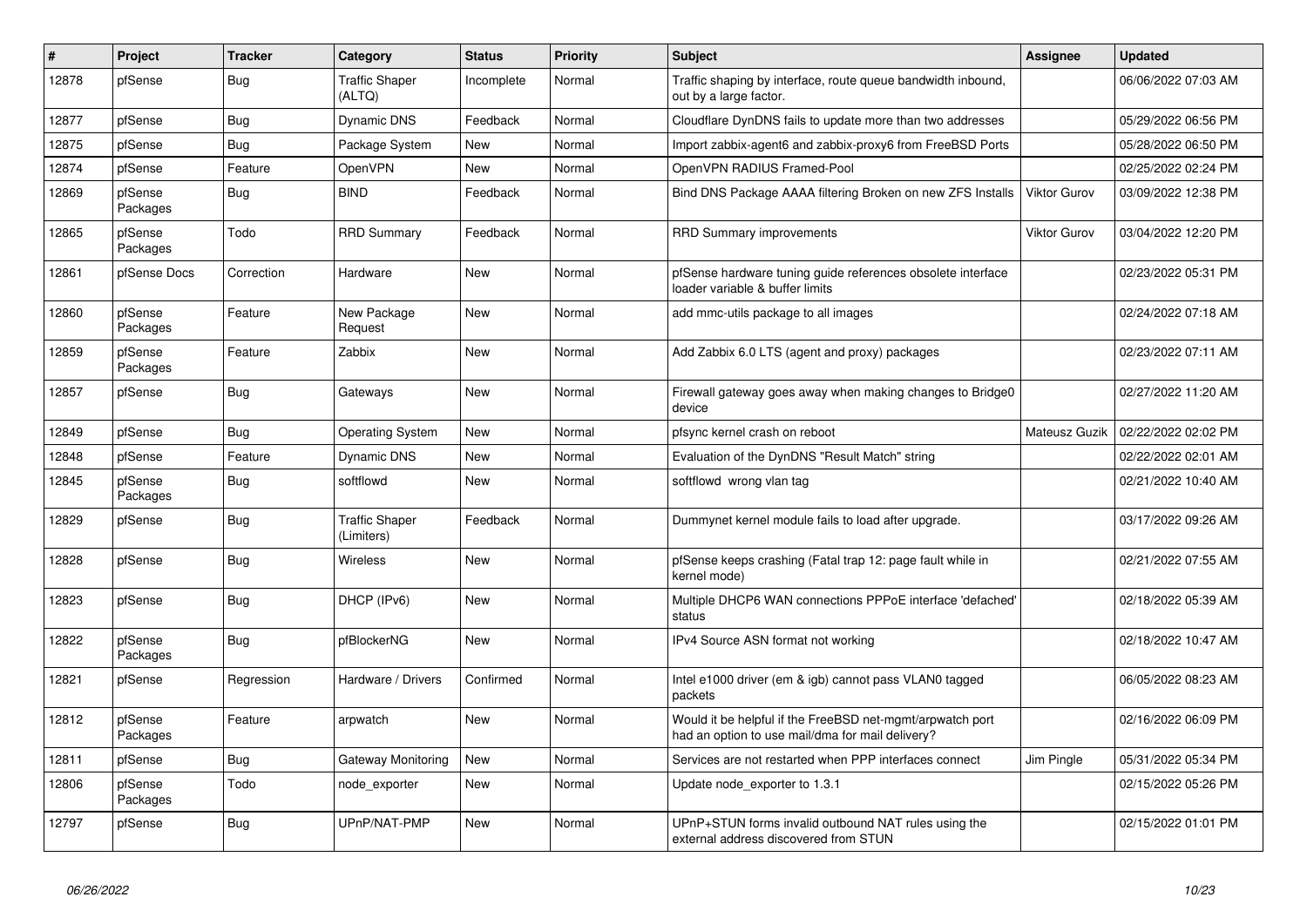| #     | Project             | <b>Tracker</b> | Category              | <b>Status</b>                 | <b>Priority</b> | <b>Subject</b>                                                                                                                                                          | Assignee              | <b>Updated</b>      |
|-------|---------------------|----------------|-----------------------|-------------------------------|-----------------|-------------------------------------------------------------------------------------------------------------------------------------------------------------------------|-----------------------|---------------------|
| 12796 | pfSense             | Bug            | Upgrade               | Confirmed                     | Normal          | 2.5.2 -> 2.6.0 upgrade segfaults if certain packages are<br>installed.                                                                                                  |                       | 05/24/2022 07:43 AM |
| 12791 | pfSense Docs        | New Content    | Diagnostics           | <b>New</b>                    | Normal          | Diagnostic Information for Support (pfSense)                                                                                                                            |                       | 02/13/2022 08:49 PM |
| 12787 | pfSense Docs        | Todo           | <b>IPsec</b>          | <b>New</b>                    | Normal          | Feedback on pfSense Configuration Recipes - Routing<br>Internet Traffic Through a Site-to-Site IPsec Tunnel                                                             |                       | 02/11/2022 11:28 PM |
| 12782 | pfSense             | Todo           | Build / Release       | <b>New</b>                    | Normal          | Disable compatibility flag                                                                                                                                              | <b>Brad Davis</b>     | 05/17/2022 02:33 PM |
| 12774 | pfSense             | Bug            | Backup / Restore      | <b>New</b>                    | Normal          | Picture widget image is not saved in backup                                                                                                                             |                       | 04/04/2022 04:48 AM |
| 12770 | pfSense Docs        | Todo           | <b>Firewall Rules</b> | <b>New</b>                    | Normal          | Feedback on Firewall - Configuring firewall rules                                                                                                                       |                       | 06/25/2022 03:25 PM |
| 12768 | pfSense             | Feature        | Upgrade               | New                           | Normal          | pfSense-repo: Make sure default config file exists                                                                                                                      |                       | 05/17/2022 02:32 PM |
| 12767 | pfSense<br>Packages | <b>Bug</b>     | Avahi                 | <b>New</b>                    | Normal          | `Package radavahi-daemon does does not exist in current<br>pfSense version and it has been removed``` message on<br>pfSense 2.7 restore                                 |                       | 02/07/2022 11:28 AM |
| 12764 | pfSense             | <b>Bug</b>     | Gateways              | <b>New</b>                    | Normal          | VTI gateway status is pending after assigning the VTI<br>interface                                                                                                      |                       | 02/07/2022 05:41 AM |
| 12762 | pfSense             | Bug            | <b>IPsec</b>          | New                           | Normal          | IPsec keep alive check ignores Child SA Start Action                                                                                                                    | <b>Viktor Gurov</b>   | 02/07/2022 11:21 AM |
| 12760 | pfSense<br>Packages | <b>Bug</b>     | WireGuard             | <b>New</b>                    | Normal          | Link-local addresses disallowed on Wireguard interfaces                                                                                                                 | Christian<br>McDonald | 02/07/2022 03:50 AM |
| 12756 | pfSense Docs        | Todo           | WireGuard             | New                           | Normal          | Feedback on pfSense Configuration Recipes - WireGuard<br>Remote Access VPN Configuration Example                                                                        | Christian<br>McDonald | 05/31/2022 11:42 AM |
| 12751 | pfSense<br>Packages | Bug            | <b>FRR</b>            | New                           | Normal          | Improve FRR route restoration after gateway events                                                                                                                      |                       | 02/06/2022 11:07 PM |
| 12748 | pfSense<br>Packages | Feature        | Suricata              | New                           | Normal          | Suricata blocked page timestamp breakout to it's own sortable<br>column                                                                                                 |                       | 02/01/2022 12:06 PM |
| 12747 | pfSense             | <b>Bug</b>     | Logging               | <b>New</b>                    | Normal          | System log is filled by sshguard                                                                                                                                        |                       | 05/03/2022 03:08 AM |
| 12742 | pfSense<br>Packages | Bug            | FreeRADIUS            | Feedback                      | Normal          | freeRADIUS virtual-server-default: modules dailycounter,<br>monthlycounter, noresetcounter, expire on login in authorize<br>section prevent virtual server from loading |                       | 03/01/2022 12:45 PM |
| 12740 | pfSense             | Bug            | FreeBSD               | Incomplete                    | Normal          | panic: esp input cb: Unexpected address family                                                                                                                          |                       | 01/27/2022 01:19 PM |
| 12737 | pfSense             | Bug            | Certificates          | <b>New</b>                    | Normal          | CApath is not defined by default in curl                                                                                                                                |                       | 05/17/2022 02:30 PM |
| 12730 | pfSense             | <b>Bug</b>     | <b>Captive Portal</b> | <b>New</b>                    | Normal          | RADIUS accounting does not work if WAN is down                                                                                                                          |                       | 01/26/2022 05:13 AM |
| 12726 | pfSense             | <b>Bug</b>     | Authentication        | <b>New</b>                    | Normal          | LDAP select container button auto populate                                                                                                                              |                       | 01/25/2022 01:48 PM |
| 12720 | pfSense             | <b>Bug</b>     | Rules / NAT           | <b>Pull Request</b><br>Review | Normal          | Hide the "tag" field on non-floating tabs                                                                                                                               | <b>Viktor Gurov</b>   | 01/24/2022 03:11 PM |
| 12717 | pfSense<br>Packages | Todo           | Squid                 | <b>New</b>                    | Normal          | Squid 5.x Branch                                                                                                                                                        |                       | 01/25/2022 06:24 PM |
| 12715 | pfSense             | <b>Bug</b>     | Authentication        | <b>New</b>                    | Normal          | Long system startup time when LDAP is configured and<br>unavailable during startup.                                                                                     | Christian<br>McDonald | 01/24/2022 05:50 AM |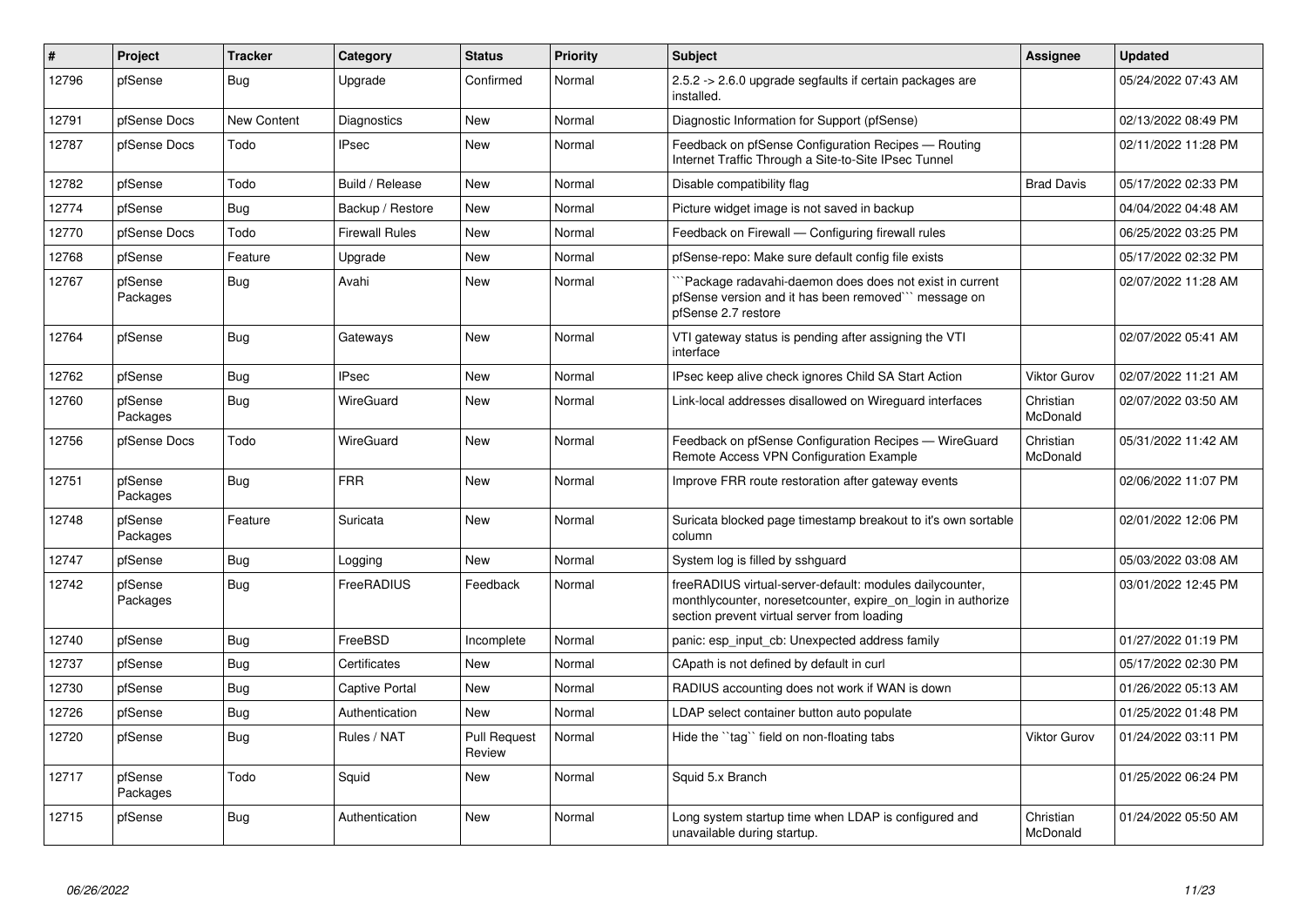| #     | Project             | <b>Tracker</b> | Category               | <b>Status</b>                 | <b>Priority</b> | <b>Subject</b>                                                                            | Assignee            | <b>Updated</b>      |
|-------|---------------------|----------------|------------------------|-------------------------------|-----------------|-------------------------------------------------------------------------------------------|---------------------|---------------------|
| 12711 | pfSense<br>Packages | Feature        | Telegraf               | <b>New</b>                    | Normal          | Add InfluxDB V2 support                                                                   |                     | 01/21/2022 02:54 AM |
| 12708 | pfSense             | Bug            | Aliases / Tables       | New                           | Normal          | alias with non resolving DNS entry breaks underlying pf table                             |                     | 02/20/2022 06:13 PM |
| 12706 | pfSense<br>Packages | Bug            | pfBlockerNG            | Feedback                      | Normal          | pfBlockerNG and unbound does not work after switching /var<br>to RAM disk                 | <b>Viktor Gurov</b> | 03/24/2022 10:47 AM |
| 12705 | pfSense             | Bug            | <b>IPsec</b>           | Incomplete                    | Normal          | ECDSA certificate does not work for IPSec VPN phase 1                                     |                     | 01/24/2022 03:22 PM |
| 12683 | pfSense<br>Packages | Bug            | Snort                  | Feedback                      | Normal          | snort_get_vpns_list() does not include OpenVPN CSO                                        | <b>Viktor Gurov</b> | 02/15/2022 10:47 AM |
| 12679 | pfSense             | Feature        | Interfaces             | New                           | Normal          | Remind user to update DHCPv6 range when changing<br>interface IPv6 prefix                 |                     | 01/12/2022 07:36 AM |
| 12676 | pfSense             | Feature        | Rules / NAT            | <b>New</b>                    | Normal          | Add the Tagged option on the Port Forward rules edit page                                 |                     | 01/11/2022 05:52 AM |
| 12673 | pfSense             | Bug            | Dashboard              | <b>Pull Request</b><br>Review | Normal          | Firewall Logs Widget fails to update at intervals below 5<br>seconds.                     | Viktor Gurov        | 05/17/2022 02:20 PM |
| 12670 | pfSense<br>Packages | Bug            | <b>ACME</b>            | New                           | Normal          | ACME package writes credentials to system log                                             | <b>Viktor Gurov</b> | 03/07/2022 10:58 AM |
| 12667 | pfSense<br>Packages | Bug            | WireGuard              | <b>New</b>                    | Normal          | Firewall Crashed After Upgrading Wireguard                                                |                     | 01/07/2022 09:18 AM |
| 12665 | pfSense             | Feature        | Rules / NAT            | New                           | Normal          | Ability to add custom pf rules from the GUI                                               |                     | 01/07/2022 09:30 AM |
| 12659 | pfSense Docs        | Todo           | Hardware               | New                           | Normal          | Feedback on Hardware - Hardware Tuning and<br>Troubleshooting - Flow Control for ix       |                     | 01/16/2022 10:22 AM |
| 12658 | pfSense<br>Packages | Feature        | darkstat               | <b>New</b>                    | Normal          | Adding prometheus metrics to darkstat                                                     |                     | 05/27/2022 09:44 PM |
| 12656 | pfSense<br>Packages | Feature        | New Package<br>Request | <b>New</b>                    | Normal          | <b>NextDNS</b>                                                                            |                     | 01/31/2022 01:50 AM |
| 12655 | pfSense<br>Packages | Bug            | Telegraf               | New                           | Normal          | telegraf, wireguard plugin failing                                                        |                     | 12/30/2021 05:51 PM |
| 12653 | pfSense<br>Packages | Regression     | <b>FRR</b>             | Feedback                      | Normal          | RIP related startup error                                                                 | <b>Viktor Gurov</b> | 12/30/2021 08:37 AM |
| 12648 | pfSense             | Bug            | <b>Captive Portal</b>  | New                           | Normal          | Undocumented variables 'listenporthttp' and 'listenporthttps'                             |                     | 12/28/2021 10:44 AM |
| 12643 | pfSense<br>Packages | Regression     | Suricata               | Feedback                      | Normal          | Rule categories are cleared after clicking the save button on<br>the Global Settings page |                     | 12/30/2021 03:44 AM |
| 12625 | pfSense             | Feature        | Logging                | New                           | Normal          | Granular logging options for default firewall rules.                                      |                     | 12/21/2021 06:39 PM |
| 12623 | pfSense<br>Packages | Bug            | <b>ACME</b>            | New                           | Normal          | acme.sh package   DNS-ISPConfig settings                                                  | <b>Viktor Gurov</b> | 03/10/2022 03:42 PM |
| 12612 | pfSense             | <b>Bug</b>     | <b>DNS Resolver</b>    | New                           | Normal          | DNS Resolver is restarted during every ``rc.newwanip`` event                              |                     | 06/03/2022 07:13 AM |
| 12602 | pfSense             | Feature        | <b>Dynamic DNS</b>     | New                           | Normal          | DHCPv6 should allow DDNS Client updates for hosts                                         |                     | 12/15/2021 11:00 AM |
| 12600 | pfSense             | Feature        | Aliases / Tables       | New                           | Normal          | allow custom mask for a network alias created from a FQDN                                 |                     | 12/15/2021 10:50 AM |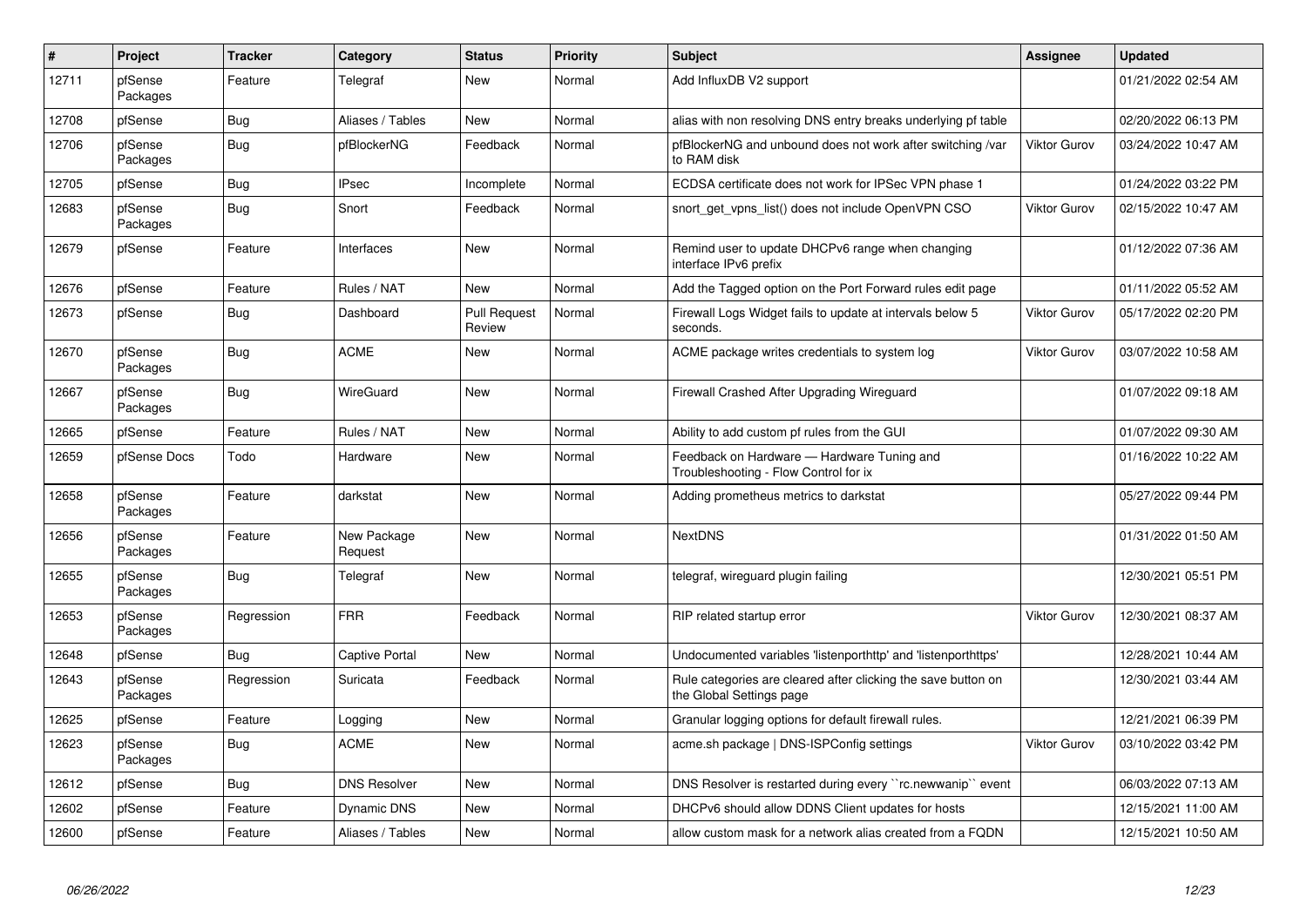| ∦     | Project             | <b>Tracker</b>     | Category                | <b>Status</b> | <b>Priority</b> | <b>Subject</b>                                                                                                            | <b>Assignee</b>       | <b>Updated</b>      |
|-------|---------------------|--------------------|-------------------------|---------------|-----------------|---------------------------------------------------------------------------------------------------------------------------|-----------------------|---------------------|
| 12597 | pfSense Docs        | <b>New Content</b> | Hardware                | <b>New</b>    | Normal          | How to reset IPMI settings and password for Netgate<br>appliances                                                         |                       | 05/07/2022 12:33 PM |
| 12581 | pfSense             | Regression         | DHCP (IPv6)             | New           | Normal          | CARP IPv6 assigned address does not get advertised to<br>endpoints with RADV                                              |                       | 12/16/2021 02:34 PM |
| 12573 | pfSense<br>Packages | Feature            | New Package<br>Request  | <b>New</b>    | Normal          | Dashboard widget with external connection map                                                                             | aleksei<br>prokofiev  | 12/07/2021 07:38 AM |
| 12570 | pfSense Docs        | Correction         | General                 | <b>New</b>    | Normal          | Active appliance list missing 6100                                                                                        |                       | 12/06/2021 11:41 AM |
| 12565 | pfSense Docs        | New Content        | OpenVPN                 | New           | Normal          | Document new "Duplicate Connection Limit" option on<br>OpenVPN server instances                                           | Jim Pingle            | 12/06/2021 08:07 AM |
| 12563 | pfSense             | <b>Bug</b>         | OpenVPN                 | New           | Normal          | OpenVPN server doesn't support Framed-IPv6-Address<br>RADIUS attribute                                                    |                       | 12/03/2021 11:19 AM |
| 12553 | pfSense             | Feature            | Backup / Restore        | <b>New</b>    | Normal          | Auto Config Backup: Allow selecting multiple backups for<br>deletion                                                      |                       | 02/22/2022 04:27 AM |
| 12552 | pfSense             | <b>Bug</b>         | OpenVPN                 | New           | Normal          | "Pull DNS" option within OpenVPN client does not cause<br>pfSense to use DNS servers assigned by remote OpenVPN<br>server |                       | 12/08/2021 08:45 AM |
| 12549 | pfSense             | Regression         | <b>IPsec</b>            | <b>New</b>    | Normal          | Per-user Mobile IPsec settings are not applied to connecting<br>mobile clients                                            | Jim Pingle            | 04/26/2022 07:50 AM |
| 12547 | pfSense             | <b>Bug</b>         | <b>Operating System</b> | Feedback      | Normal          | unsheduled system reboot/crash                                                                                            | Mateusz Guzik         | 12/01/2021 01:20 PM |
| 12546 | pfSense Plus        | Feature            | Authentication          | New           | Normal          | Add 2FA Support to pfSense Plus Local Database<br>Authentication                                                          |                       | 06/25/2022 05:30 PM |
| 12543 | pfSense             | <b>Bug</b>         | Web Interface           | Feedback      | Normal          | Deleteing a Outbound NAT rule gave me an empty rule and<br>displayed php error in UI.                                     |                       | 02/14/2022 04:36 AM |
| 12542 | pfSense             | <b>Bug</b>         | Virtual IP Addresses    | New           | Normal          | Cannot assign a same IPv6 Link-Local address to different<br>interfaces                                                   |                       | 11/25/2021 01:41 AM |
| 12538 | pfSense<br>Packages | <b>Bug</b>         | <b>PIMD</b>             | New           | Normal          | PIMD sub-interface bug                                                                                                    |                       | 11/20/2021 09:44 PM |
| 12535 | pfSense             | Documentation      | Routing                 | New           | Normal          | Negate Rules function does not match the description                                                                      |                       | 11/19/2021 02:03 PM |
| 12534 | pfSense Plus        | Feature            | Hardware / Drivers      | New           | Normal          | Generate a ISO Image for Remote Restore of pfSense Plus<br>on the XG-1537 and 1541 units with IPMI                        |                       | 05/30/2022 10:28 AM |
| 12526 | pfSense<br>Packages | Feature            | WireGuard               | New           | Normal          | <b>WireGuard Widget</b>                                                                                                   | Christian<br>McDonald | 11/17/2021 07:15 AM |
| 12525 | pfSense<br>Packages | Feature            | WireGuard               | New           | Normal          | WireGuard Tunnel restore configuration                                                                                    | Christian<br>McDonald | 11/17/2021 07:15 AM |
| 12524 | pfSense Plus        | Feature            | <b>Operating System</b> | New           | Normal          | OpenSSL QAT Engine                                                                                                        |                       | 04/10/2022 02:54 AM |
| 12519 | pfSense             | <b>Bug</b>         | Authentication          | New           | Normal          | Fail authentication using special character in password via the<br>LDAP connector                                         |                       | 11/12/2021 07:39 AM |
| 12513 | pfSense<br>Packages | Feature            | WireGuard               | New           | Normal          | WireGuard Utilization Status (Beyond Active Connection)                                                                   | Christian<br>McDonald | 12/22/2021 08:40 PM |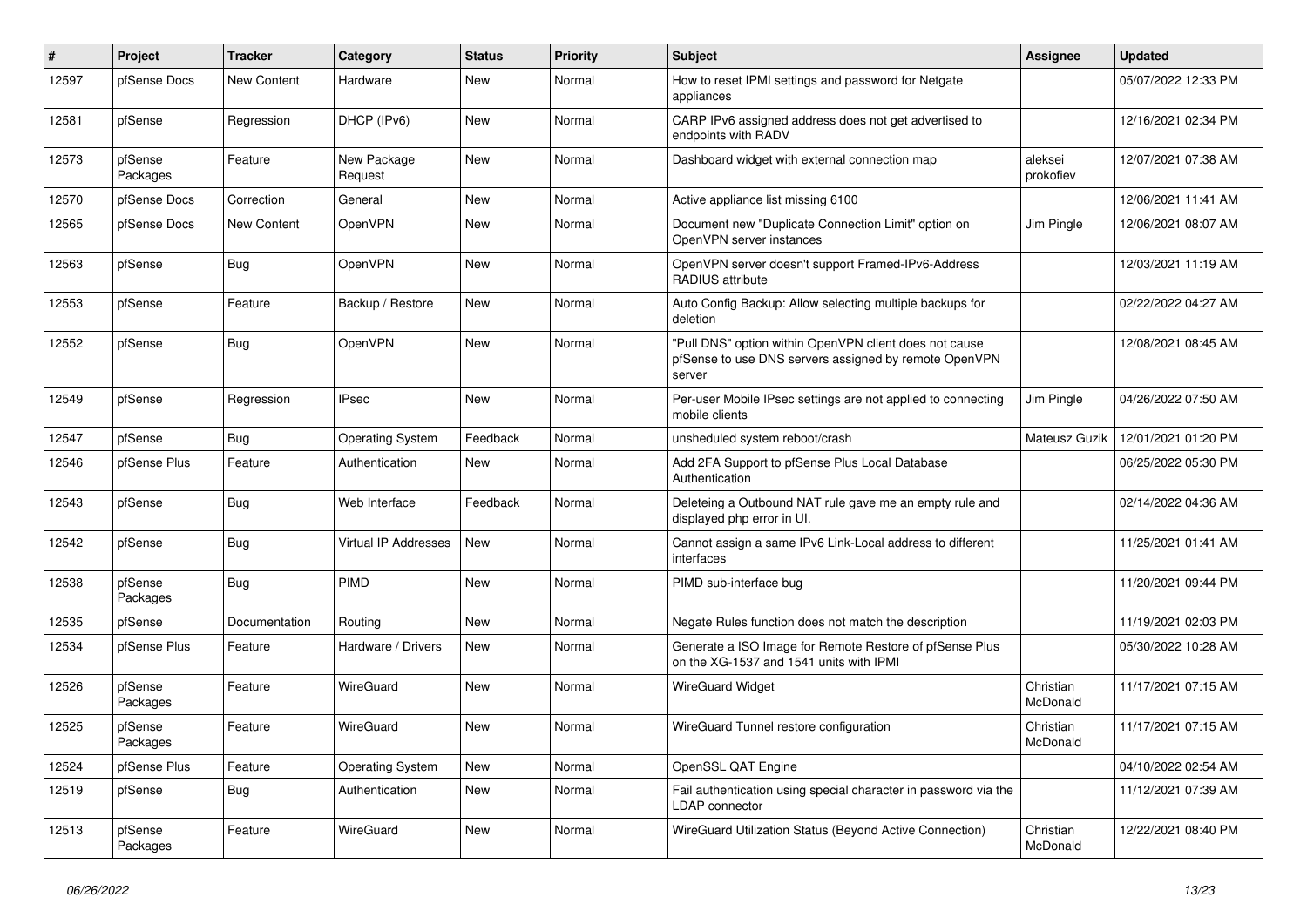| ∦     | Project             | <b>Tracker</b> | Category                 | <b>Status</b>                 | Priority | Subject                                                                                                                             | <b>Assignee</b>     | <b>Updated</b>      |
|-------|---------------------|----------------|--------------------------|-------------------------------|----------|-------------------------------------------------------------------------------------------------------------------------------------|---------------------|---------------------|
| 12509 | pfSense             | <b>Bug</b>     | OpenVPN                  | New                           | Normal   | Deffered authentication does not work with auth-gen-token<br>external-auth or pusk "auth-token"                                     |                     | 11/08/2021 04:01 AM |
| 12508 | pfSense             | <b>Bug</b>     | <b>DHCP Relay</b>        | New                           | Normal   | DHCP Relay over VPN                                                                                                                 |                     | 11/06/2021 11:25 AM |
| 12507 | pfSense<br>Packages | <b>Bug</b>     | softflowd                | <b>Pull Request</b><br>Review | Normal   | Add support for bi-directional flows in softflowd                                                                                   |                     | 11/11/2021 03:53 AM |
| 12506 | pfSense<br>Packages | <b>Bug</b>     | Suricata                 | Feedback                      | Normal   | Only selected instance is restarted on suppress list change                                                                         | <b>Viktor Gurov</b> | 12/01/2021 04:43 AM |
| 12504 | pfSense             | <b>Bug</b>     | Interfaces               | <b>New</b>                    | Normal   | BCM57412 NetXtreme-E 10Gb RDMA Ethernet controller<br>issue                                                                         |                     | 11/05/2021 04:51 AM |
| 12502 | pfSense<br>Packages | Feature        | syslog-ng                | New                           | Normal   | Syslog-ng Configuration Library (scl) missing                                                                                       |                     | 11/02/2021 06:06 PM |
| 12495 | pfSense             | Feature        | <b>Dynamic DNS</b>       | <b>Pull Request</b><br>Review | Normal   | DynDNS: add deSEC IPv4&v6 simultaneos update                                                                                        | <b>Lukas Wiest</b>  | 11/01/2021 08:53 AM |
| 12494 | pfSense             | Feature        | <b>Dynamic DNS</b>       | <b>Pull Request</b><br>Review | Normal   | DynDNS: make simultaneous update of IP and LegacyIP<br>possible                                                                     | <b>Lukas Wiest</b>  | 11/01/2021 08:52 AM |
| 12491 | pfSense<br>Packages | Feature        | squidguard               | New                           | Normal   | squidguard: allow multiple regex                                                                                                    |                     | 10/28/2021 03:30 PM |
| 12483 | pfSense             | <b>Bug</b>     | Configuration<br>Backend | <b>New</b>                    | Normal   | GUI creates inconsistent config.xml                                                                                                 |                     | 10/23/2021 06:48 AM |
| 12475 | pfSense<br>Packages | Bug            | OpenVPN Client<br>Export | Feedback                      | Normal   | OpenVPN Client Export does not show certificate without<br>private key                                                              | Jim Pingle          | 02/17/2022 08:24 AM |
| 12473 | pfSense             | Feature        | <b>IPsec</b>             | <b>New</b>                    | Normal   | Allow user adjustment of IPsec Keep Alive periodic checks                                                                           |                     | 12/22/2021 05:59 AM |
| 12467 | pfSense             | Bug            | Captive Portal           | New                           | Normal   | CP error on client disconnect after reboot                                                                                          |                     | 10/17/2021 05:35 AM |
| 12465 | pfSense<br>Packages | Feature        | haproxy                  | New                           | Normal   | Add forwardfor advanced usecases                                                                                                    |                     | 10/16/2021 07:35 PM |
| 12464 | pfSense             | <b>Bug</b>     | Logging                  | <b>Pull Request</b><br>Review | Normal   | Syslog Auth messages are sent as Emergency Level                                                                                    |                     | 05/17/2022 02:20 PM |
| 12461 | pfSense Docs        | Todo           | Hardware                 | New                           | Normal   | Improve macOS Serial Command Instructions                                                                                           |                     | 10/15/2021 03:47 PM |
| 12459 | pfSense             | Todo           | Virtual IP Addresses     | New                           | Normal   | Add IP Alias subnet input validation                                                                                                |                     | 10/15/2021 09:35 AM |
| 12458 | pfSense             | Feature        | Authentication           | <b>New</b>                    | Normal   | Use "unixHomeDirectory" instead of "homeDirectory" when<br>LDAP authentication server is Active Directory                           |                     | 10/15/2021 08:18 AM |
| 12451 | pfSense             | <b>Bug</b>     | Virtual IP Addresses     | New                           | Normal   | deleteVIP() does not check RFC2136 Update Source                                                                                    |                     | 10/13/2021 10:06 AM |
| 12444 | pfSense<br>Packages | <b>Bug</b>     | ntop                     | New                           | Normal   | ntopng throws errors when viewing single host                                                                                       |                     | 10/11/2021 12:39 PM |
| 12436 | pfSense             | <b>Bug</b>     | PPPoE Server             | New                           | Normal   | Pppoe server config gui does not allow setting of chap<br>authentication, and sets the network start address for<br>allocation to 0 |                     | 10/21/2021 08:15 AM |
| 12431 | pfSense             | Todo           | Web Interface            | Pull Request<br>Review        | Normal   | GUI pages should use "POST" for AJAX calls, not "GET"                                                                               | Viktor Gurov        | 05/17/2022 02:20 PM |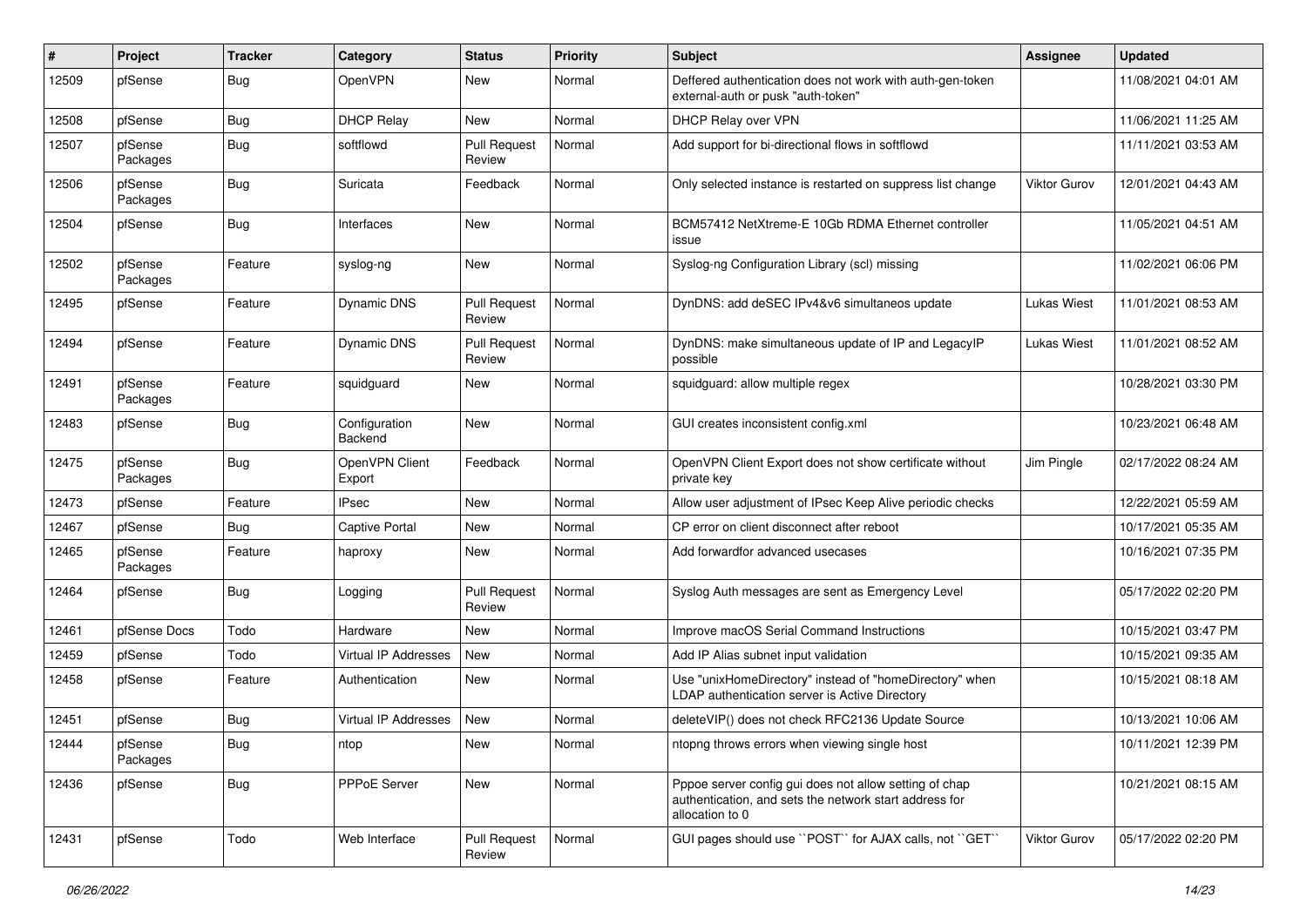| #     | Project             | <b>Tracker</b> | Category                    | <b>Status</b>                 | <b>Priority</b> | <b>Subject</b>                                                                                                  | <b>Assignee</b>     | <b>Updated</b>      |
|-------|---------------------|----------------|-----------------------------|-------------------------------|-----------------|-----------------------------------------------------------------------------------------------------------------|---------------------|---------------------|
| 12427 | pfSense<br>Packages | Todo           | haproxy                     | New                           | Normal          | ha-proxy: action order in the GUI is not keeped in the resulting<br>ha-proxy configuration                      |                     | 10/06/2021 07:02 AM |
| 12423 | pfSense<br>Packages | <b>Bug</b>     | pfBlockerNG                 | Feedback                      | Normal          | Dashboard shows "SQLite database missing, Force Reload<br>DNSBL to recover!"                                    |                     | 12/31/2021 01:06 PM |
| 12421 | pfSense             | <b>Bug</b>     | Rules / NAT                 | <b>New</b>                    | Normal          | IPV6 limiter bug                                                                                                |                     | 10/02/2021 08:44 AM |
| 12414 | pfSense<br>Packages | <b>Bug</b>     | pfBlockerNG                 | Feedback                      | Normal          | DNSBL SafeSearch page displays input validation error if DoH<br>DoT blocking is not enabled                     |                     | 12/30/2021 02:49 PM |
| 12411 | pfSense Docs        | Todo           | <b>High Availability</b>    | New                           | Normal          | Feedback on High Availability - pfSense XML-RPC Config<br><b>Sync Overview</b>                                  |                     | 09/29/2021 10:39 AM |
| 12402 | pfSense Docs        | Todo           | Configuration               | New                           | Normal          | Feedback on Configuration - Advanced Configuration<br>Options - Notifications                                   |                     | 09/24/2021 12:46 AM |
| 12401 | pfSense             | Bug            | <b>Traffic Graphs</b>       | New                           | Normal          | Traffic graphs with untagged and tagged VLAN on same<br>interface                                               |                     | 09/23/2021 09:18 PM |
| 12400 | pfSense Docs        | Correction     | <b>NAT</b>                  | New                           | Normal          | NAT 1:1 documentation - multi-wan information                                                                   |                     | 03/13/2022 12:53 PM |
| 12395 | pfSense Docs        | Todo           | Packages                    | New                           | Normal          | Feedback on Packages - FRR Package - Border Gateway<br>Protocol - BGP Required Information                      |                     | 09/21/2021 04:32 PM |
| 12385 | pfSense             | <b>Bug</b>     | <b>Virtual IP Addresses</b> | <b>Pull Request</b><br>Review | Normal          | deleteVIP() does not check 1:1 NAT and Outbound NAT rules                                                       | <b>Viktor Gurov</b> | 05/17/2022 02:21 PM |
| 12382 | pfSense             | Regression     | OpenVPN                     | New                           | Normal          | Certificate Depth checking creates OpenVPN micro-outages<br>every time a user authenticates after 2.5.2 upgrade |                     | 01/17/2022 04:17 AM |
| 12367 | pfSense             | Todo           | Installer                   | New                           | Normal          | ZFS: Do not show memstick disk on target list                                                                   |                     | 09/13/2021 07:37 AM |
| 12358 | pfSense<br>Packages | Feature        | pfBlockerNG                 | New                           | Normal          | IP List Copy/Import/Export                                                                                      |                     | 09/09/2021 01:56 PM |
| 12357 | pfSense             | <b>Bug</b>     | <b>Captive Portal</b>       | <b>New</b>                    | Normal          | Captive Portal popup Logout button loads full login page in<br>popup when clicked                               |                     | 10/27/2021 12:10 PM |
| 12351 | pfSense<br>Packages | Todo           | pfBlockerNG                 | Feedback                      | Normal          | Remove non-functional feeds                                                                                     | Viktor Gurov        | 02/04/2022 02:29 PM |
| 12338 | pfSense<br>Packages | <b>Bug</b>     | <b>RRD Summary</b>          | New                           | Normal          | RRD Summary does not report data on 3100                                                                        |                     | 04/15/2022 02:54 PM |
| 12335 | pfSense             | Bug            | <b>IPsec</b>                | New                           | Normal          | <b>IPsec DNS inefficiency</b>                                                                                   | Jim Pingle          | 04/26/2022 07:50 AM |
| 12330 | pfSense<br>Packages | <b>Bug</b>     | pfBlockerNG                 | Feedback                      | Normal          | pfBlockerNG devel creating invalid NAT rules on boot                                                            |                     | 04/21/2022 12:40 PM |
| 12329 | pfSense<br>Packages | Feature        | Avahi                       | New                           | Normal          | Add optional floating firewall rules for IPv4 and IPv6                                                          |                     | 02/09/2022 04:43 PM |
| 12322 | pfSense<br>Packages | <b>Bug</b>     | Suricata                    | Feedback                      | Normal          | Suricata creates invalid HOME_NET entries                                                                       | Viktor Gurov        | 09/10/2021 11:42 AM |
| 12308 | pfSense<br>Packages | Feature        | New Package<br>Request      | New                           | Normal          | Dynamicaly Update Firewall Aliases from OpenVPN LDAP<br>Group membership of the connected user                  |                     | 08/27/2021 12:51 AM |
| 12300 | pfSense             | Feature        | Hardware / Drivers          | New                           | Normal          | Add Aquantia Atlantic driver to pfsense                                                                         |                     | 09/14/2021 06:49 AM |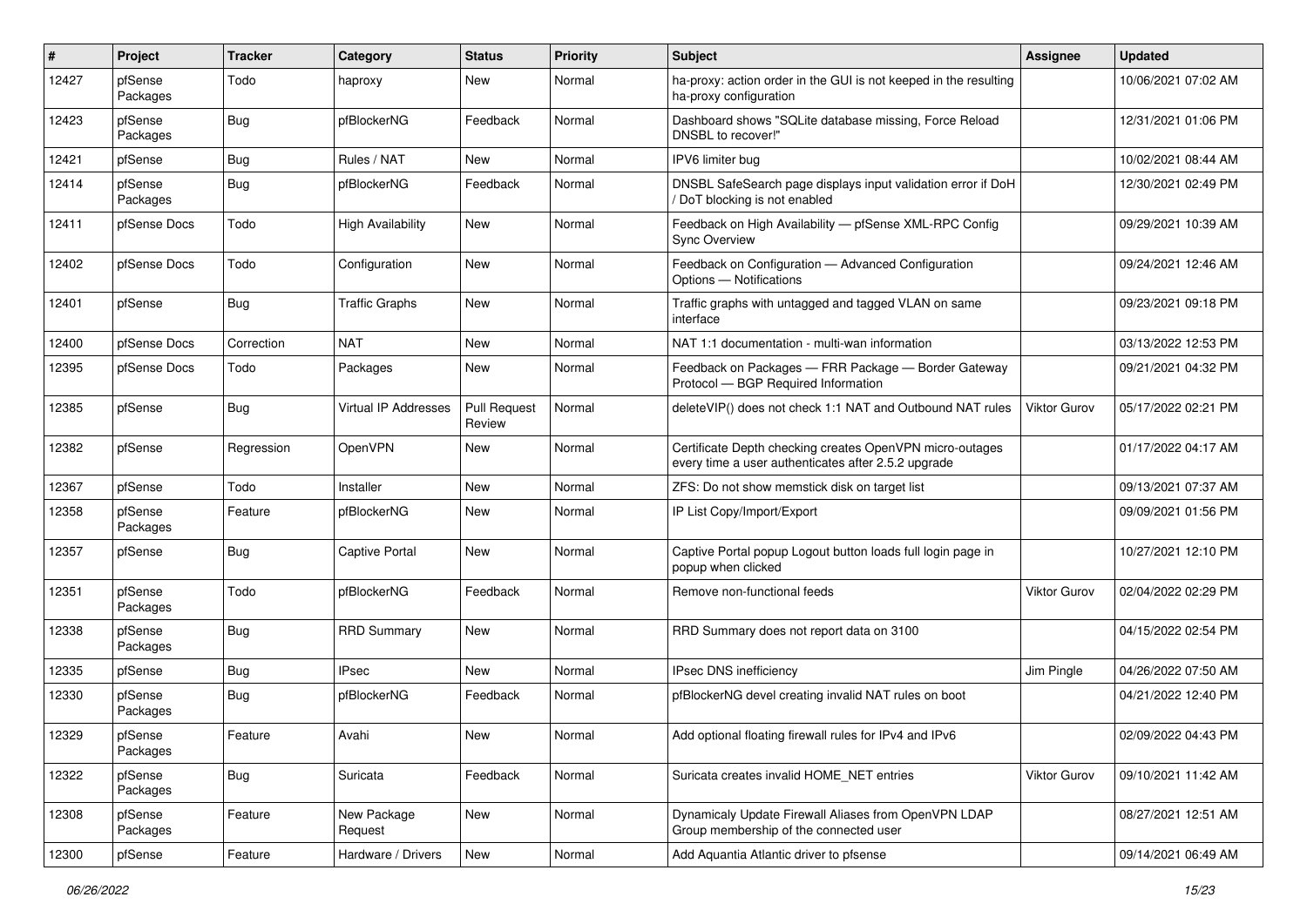| #     | Project             | <b>Tracker</b> | Category                 | <b>Status</b>                 | <b>Priority</b> | <b>Subject</b>                                                                                       | <b>Assignee</b>     | <b>Updated</b>      |
|-------|---------------------|----------------|--------------------------|-------------------------------|-----------------|------------------------------------------------------------------------------------------------------|---------------------|---------------------|
| 12292 | pfSense<br>Packages | Feature        | Suricata                 | Feedback                      | Normal          | GeoIP look on the Alerts, Blocked and Files pages                                                    | <b>Viktor Gurov</b> | 08/23/2021 08:16 AM |
| 12286 | pfSense<br>Packages | <b>Bug</b>     | FreeRADIUS               | <b>New</b>                    | Normal          | Add support for ntlm auth in LDAP                                                                    |                     | 08/20/2021 08:27 AM |
| 12285 | pfSense<br>Packages | Feature        | Suricata                 | In Progress                   | Normal          | Add more EVE Logged Traffic protocols                                                                | <b>Viktor Gurov</b> | 08/20/2021 08:22 AM |
| 12283 | pfSense             | <b>Bug</b>     | Authentication           | <b>New</b>                    | Normal          | LDAP/RADIUS authentication servers configuration does not<br>allow source IP address to be specified |                     | 08/20/2021 01:15 AM |
| 12281 | pfSense<br>Packages | Feature        | Nut                      | <b>New</b>                    | Normal          | Add support for Telegram/Pushover notifications                                                      | <b>Viktor Gurov</b> | 01/24/2022 07:25 AM |
| 12278 | pfSense<br>Packages | Regression     | Zabbix                   | Feedback                      | Normal          | Invalid plugin_certificates() function name                                                          | <b>Viktor Gurov</b> | 08/19/2021 05:52 AM |
| 12268 | pfSense Docs        | Todo           | <b>Firewall Rules</b>    | <b>New</b>                    | Normal          | Feedback on Firewall - Aliases                                                                       |                     | 08/17/2021 12:55 AM |
| 12260 | pfSense<br>Packages | Bug            | ntop                     | New                           | Normal          | Update popup and version missmatch?                                                                  |                     | 01/08/2022 05:53 AM |
| 12259 | pfSense             | <b>Bug</b>     | <b>Operating System</b>  | <b>New</b>                    | Normal          | Intel em NICs Suffering Performance Degradation on<br>FreeBSD12                                      |                     | 02/25/2022 09:28 PM |
| 12258 | pfSense<br>Packages | <b>Bug</b>     | WireGuard                | Feedback                      | Normal          | Copy key buttons only work in HTTPS mode                                                             |                     | 02/03/2022 04:57 AM |
| 12249 | pfSense             | <b>Bug</b>     | Backup / Restore         | <b>New</b>                    | Normal          | HAProxy causing failed ACB backups                                                                   |                     | 11/15/2021 11:58 PM |
| 12243 | pfSense             | Todo           | Package System           | New                           | Normal          | Implement "plugin interfaces()"                                                                      |                     | 02/07/2022 03:50 AM |
| 12237 | pfSense Docs        | Todo           | Hardware                 | New                           | Normal          | Feedback on Hardware - Hardware Tuning and<br>Troubleshooting                                        |                     | 08/10/2021 03:13 AM |
| 12225 | pfSense             | Bug            | Authentication           | <b>Pull Request</b><br>Review | Normal          | Group membership field is not needed for remote groups                                               | <b>Viktor Gurov</b> | 05/17/2022 02:21 PM |
| 12215 | pfSense             | Regression     | OpenVPN                  | Feedback                      | Normal          | OpenVPN does not resync when running on a gateway group                                              |                     | 12/22/2021 05:49 AM |
| 12206 | pfSense<br>Packages | <b>Bug</b>     | <b>NET-SNMP</b>          | Feedback                      | Normal          | Certificate Manager page doesn't show Net-SNMP used<br>certificates                                  | <b>Viktor Gurov</b> | 12/30/2021 09:40 AM |
| 12190 | pfSense             | Feature        | Rules / NAT              | <b>New</b>                    | Normal          | Add ability to reference ipv6 prefix in firewall rules and aliases                                   |                     | 08/05/2021 01:47 PM |
| 12188 | pfSense<br>Packages | <b>Bug</b>     | OpenVPN Client<br>Export | New                           | Normal          | client export breaks multi remote configurations                                                     |                     | 10/02/2021 05:58 PM |
| 12179 | pfSense<br>Packages | Feature        | gemu-guest-agent         | <b>New</b>                    | Normal          | QEMU package                                                                                         |                     | 07/30/2021 08:02 AM |
| 12176 | pfSense             | Todo           | Interfaces               | <b>Pull Request</b><br>Review | Normal          | Hide WireGuard interfaces on appropriate pages                                                       |                     | 08/11/2021 12:52 AM |
| 12167 | pfSense<br>Packages | <b>Bug</b>     | <b>FRR</b>               | Feedback                      | Normal          | BGP TCP setkey not set if neighbor is in peer group                                                  | <b>Viktor Gurov</b> | 09/16/2021 09:38 AM |
| 12162 | pfSense Docs        | Todo           | Products                 | New                           | Normal          | Add "usb reset" as possible solution for non-booting flash<br>drives on the SG-1100                  |                     | 10/07/2021 02:19 PM |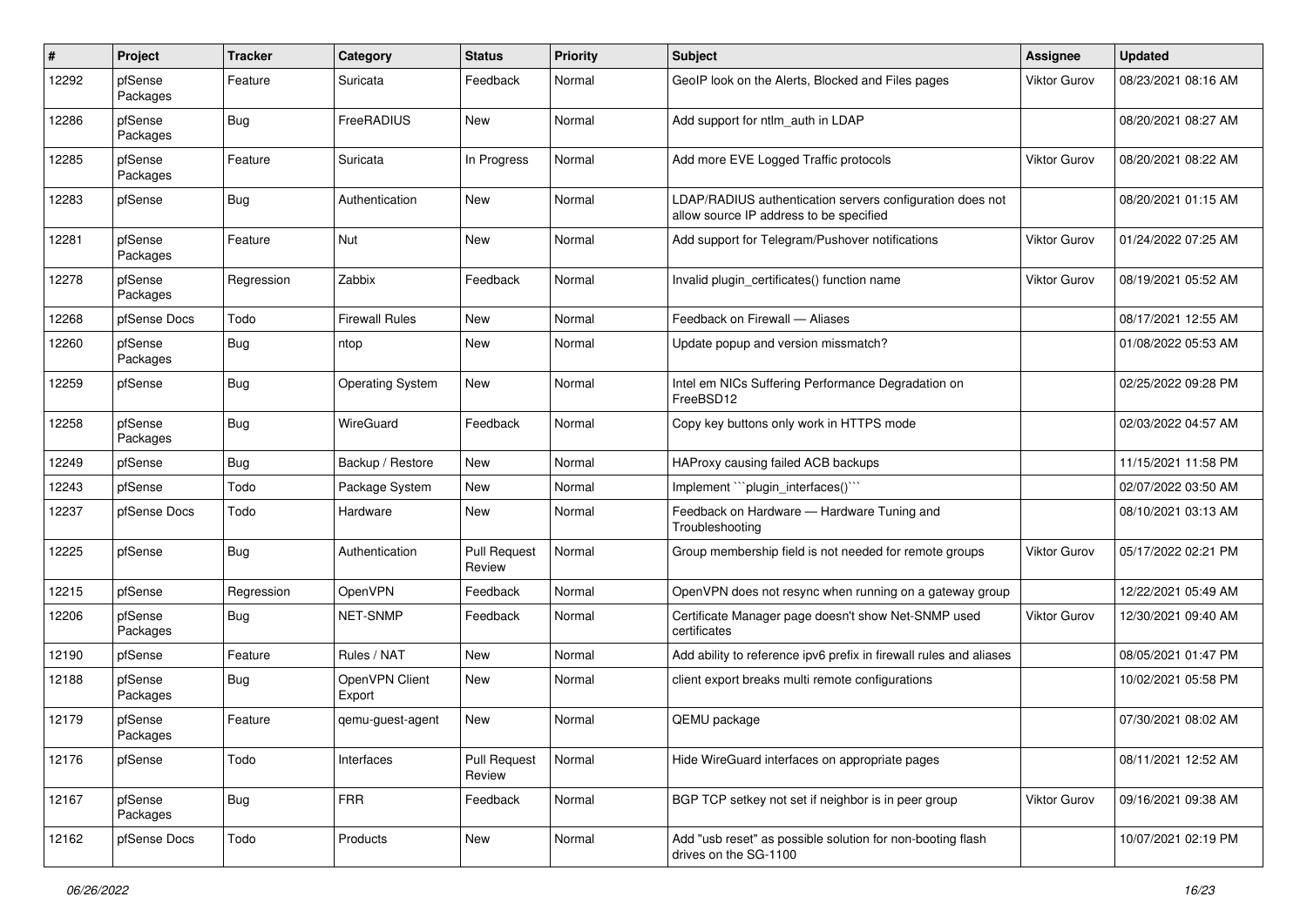| #     | Project             | <b>Tracker</b> | Category                | <b>Status</b> | <b>Priority</b> | <b>Subject</b>                                                                                | <b>Assignee</b>     | <b>Updated</b>      |
|-------|---------------------|----------------|-------------------------|---------------|-----------------|-----------------------------------------------------------------------------------------------|---------------------|---------------------|
| 12144 | pfSense             | <b>Bug</b>     | <b>Operating System</b> | In Progress   | Normal          | Bug in "df -t" filtering if two filesystems use the same<br>mountpoint                        | Mateusz Guzik       | 09/10/2021 10:07 AM |
| 12139 | pfSense             | Feature        | <b>DNS Forwarder</b>    | New           | Normal          | Add support in for specifying a DNSMASQ configuration file                                    |                     | 07/16/2021 09:45 PM |
| 12130 | pfSense<br>Packages | <b>Bug</b>     | Zeek                    | New           | Normal          | Zeek fails to start                                                                           |                     | 07/15/2021 02:00 AM |
| 12126 | pfSense<br>Packages | <b>Bug</b>     | FreeRADIUS              | <b>New</b>    | Normal          | freeradius3 0.15.7 31                                                                         |                     | 10/11/2021 08:21 AM |
| 12122 | pfSense             | <b>Bug</b>     | Web Interface           | <b>New</b>    | Normal          | Perform greedy actions asychronously                                                          |                     | 07/10/2021 01:10 PM |
| 12121 | pfSense             | Feature        | OpenVPN                 | New           | Normal          | Wider "local network(s)" fields in OpenVPN server<br>configuration                            |                     | 07/19/2021 07:37 AM |
| 12120 | pfSense             | Feature        | <b>DHCP Relay</b>       | <b>New</b>    | Normal          | Permit several sets of destination DHCP servers in DHCP<br>relay                              |                     | 07/11/2021 05:41 PM |
| 12114 | pfSense<br>Packages | Bug            | syslog-ng               | Feedback      | Normal          | syslog-ng only binds to the last specified interface                                          |                     | 04/21/2022 12:40 PM |
| 12101 | pfSense<br>Packages | Bug            | arpwatch                | Assigned      | Normal          | ArpWatch Suppression Mac for "flip-flop" not suppressing                                      | <b>Viktor Gurov</b> | 10/09/2021 07:19 PM |
| 12098 | pfSense Docs        | Correction     | Configuration           | <b>New</b>    | Normal          | Feedback on pfSense Configuration Recipes - Accessing a<br>CPE/Modem from Inside the Firewall |                     | 07/02/2021 02:30 AM |
| 12097 | pfSense<br>Packages | Feature        | pfBlockerNG             | <b>New</b>    | Normal          | Add dnsbl and geoip logs to system log                                                        |                     | 07/06/2021 01:25 PM |
| 12095 | pfSense             | <b>Bug</b>     | Authentication          | <b>New</b>    | Normal          | Memory leak in pcscd                                                                          |                     | 06/01/2022 01:01 PM |
| 12091 | pfSense             | Feature        | Authentication          | New           | Normal          | RFE: Add support for sssd authentication                                                      |                     | 12/10/2021 04:55 PM |
| 12084 | pfSense<br>Packages | <b>Bug</b>     | <b>FRR</b>              | New           | Normal          | libfrr.so.0 error on SG-1100                                                                  |                     | 06/26/2021 08:22 AM |
| 12079 | pfSense             | <b>Bug</b>     | <b>IGMP Proxy</b>       | <b>New</b>    | Normal          | IGMPProxy: kernel panic, Sleeping thread owns a<br>non-sleepable lock                         | Mateusz Guzik       | 05/10/2022 03:14 PM |
| 12077 | pfSense             | Feature        | Gateways                | <b>New</b>    | Normal          | Allow stick-connections per gateway group                                                     |                     | 06/24/2021 08:45 AM |
| 12073 | pfSense<br>Packages | <b>Bug</b>     | NET-SNMP                | Feedback      | Normal          | netsnmptrapd.conf syntax is wrong                                                             |                     | 04/21/2022 12:40 PM |
| 12063 | pfSense Docs        | Todo           | <b>Dynamic DNS</b>      | <b>New</b>    | Normal          | Feedback on Services - Dynamic DNS - Configuring RFC<br>2136 Dynamic DNS updates              |                     | 06/18/2021 06:24 PM |
| 12056 | pfSense             | <b>Bug</b>     | Logging                 | <b>New</b>    | Normal          | Filterlog says "Unknown Option %u"                                                            |                     | 06/18/2021 05:51 AM |
| 12055 | pfSense             | Feature        | Virtual IP Addresses    | Feedback      | Normal          | Option to disable XMLRPC Sync for Loopback Virtual IPs                                        |                     | 06/18/2021 09:05 AM |
| 12036 | pfSense<br>Packages | <b>Bug</b>     | Zabbix                  | Feedback      | Normal          | Certificate Manager page do not show Zabbix used certificates   Viktor Gurov                  |                     | 07/15/2021 11:46 AM |
| 12033 | pfSense<br>Packages | <b>Bug</b>     | pfBlockerNG             | New           | Normal          | maxmindb and _sqlite3 modules not found                                                       |                     | 10/01/2021 04:42 AM |
| 12009 | pfSense<br>Packages | <b>Bug</b>     | Zabbix                  | New           | Normal          | Zabbix Agent starts twice by /etc/rc.start packages                                           |                     | 06/08/2021 01:35 AM |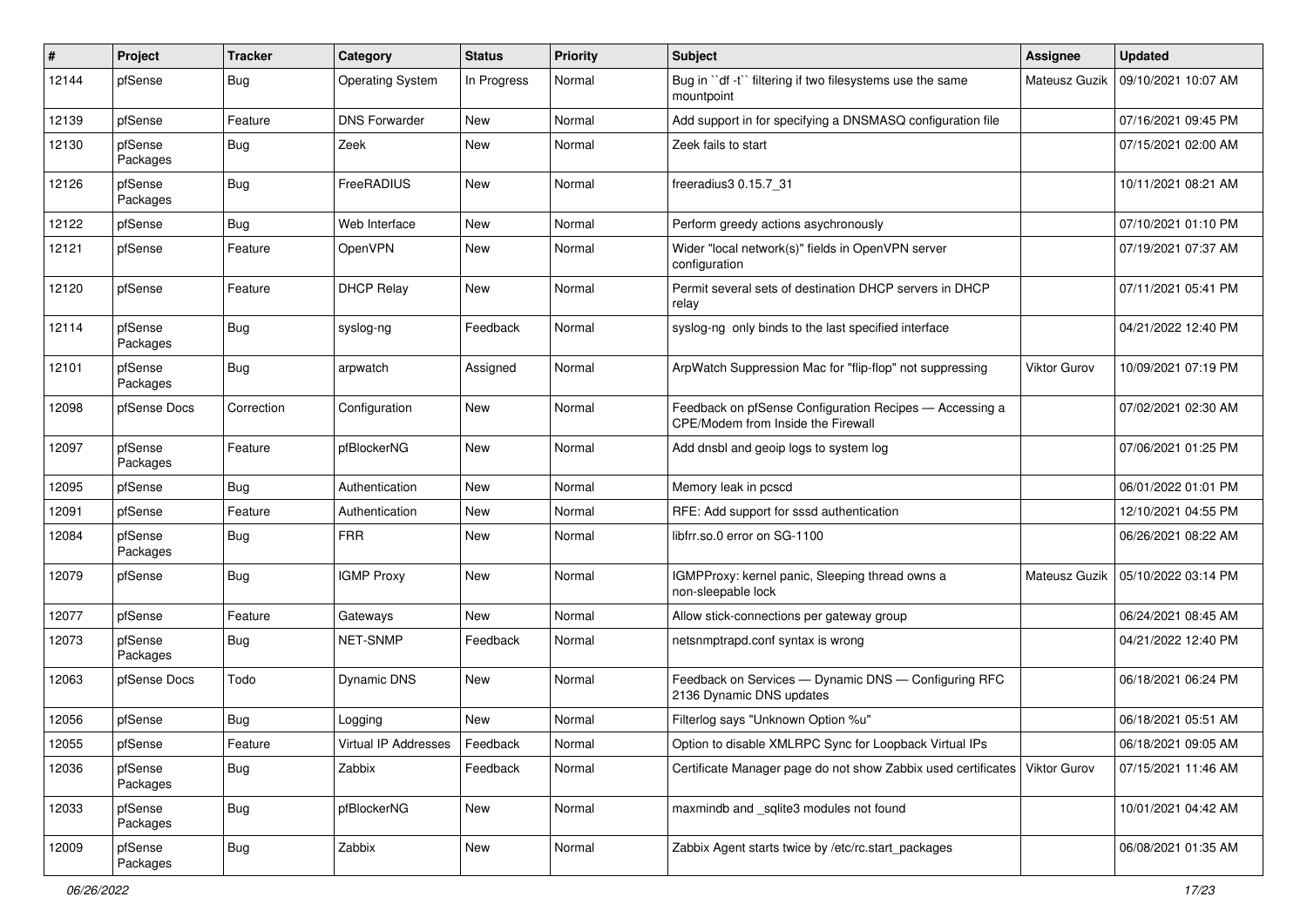| $\vert$ # | Project             | <b>Tracker</b> | Category                    | <b>Status</b> | <b>Priority</b> | <b>Subject</b>                                                                                 | Assignee     | <b>Updated</b>      |
|-----------|---------------------|----------------|-----------------------------|---------------|-----------------|------------------------------------------------------------------------------------------------|--------------|---------------------|
| 11997     | pfSense<br>Packages | Bug            | <b>IPsec Profile Wizard</b> | <b>New</b>    | Normal          | Add Support for Android Strongswan Profiles in the Profile<br>Wizard                           | Jim Pingle   | 07/10/2021 07:51 PM |
| 11980     | pfSense<br>Packages | <b>Bug</b>     | FreeRADIUS                  | Feedback      | Normal          | EAP does not work with SQL backend                                                             |              | 07/21/2021 07:24 AM |
| 11974     | pfSense             | Feature        | <b>XMLRPC</b>               | New           | Normal          | XMLRPC synchronization for igmmproxy settings                                                  |              | 05/29/2021 03:58 PM |
| 11970     | pfSense<br>Packages | Bug            | Coreboot                    | New           | Normal          | Netgate Firmware Upgrade Doesn't Work on XG-2758                                               |              | 04/21/2022 12:39 PM |
| 11963     | pfSense<br>Packages | Feature        | <b>FRR</b>                  | New           | Normal          | Dynamically change OSPF interface costs on selected<br>interfaces on CARP event                |              | 05/26/2021 04:13 AM |
| 11961     | pfSense<br>Packages | Bug            | <b>FRR</b>                  | Feedback      | Normal          | FRR OSPF add unwanted area 0 authentication to router ospf                                     | Viktor Gurov | 09/16/2021 10:25 PM |
| 11960     | pfSense             | <b>Bug</b>     | Gateway Monitoring          | Feedback      | Normal          | Gateway Monitoring Traffic Goes Out Default Gateway                                            |              | 12/20/2021 05:43 AM |
| 11956     | pfSense             | Feature        | Web Interface               | New           | Normal          | "add" button in the top of pages with many user-added items                                    |              | 07/10/2021 01:01 PM |
| 11954     | pfSense             | Feature        | <b>IGMP Proxy</b>           | New           | Normal          | <b>Multicast limits</b>                                                                        |              | 05/25/2021 12:36 AM |
| 11953     | pfSense             | Bug            | <b>IGMP Proxy</b>           | New           | Normal          | XG-1541 crashes when igmpproxy is enabled and network<br>interfaces status change              |              | 05/24/2021 04:55 PM |
| 11944     | pfSense Docs        | Todo           | Packages                    | New           | Normal          | Feedback on Packages - FRR Package - Bidirectional<br><b>Forwarding Detection</b>              |              | 05/21/2021 12:57 AM |
| 11937     | pfSense<br>Packages | <b>Bug</b>     | haproxy                     | Feedback      | Normal          | HAproxy "Use Client-IP" option breaks Captive Portal                                           | Viktor Gurov | 06/22/2021 08:48 AM |
| 11931     | pfSense<br>Packages | Feature        | <b>ACME</b>                 | <b>New</b>    | Normal          | Add support for validating a domain's ownership via Google<br>Cloud Cloud DNS                  |              | 02/15/2022 03:18 AM |
| 11927     | pfSense             | Feature        | DHCP (IPv4)                 | Feedback      | Normal          | Allow DHCP not to serve a gateway - small fix                                                  |              | 01/03/2022 04:17 PM |
| 11925     | pfSense             | Bug            | <b>OpenVPN</b>              | New           | Normal          | Calling-Station-Id always set to WAN IP                                                        |              | 05/14/2021 09:27 AM |
| 11920     | pfSense Plus        | Feature        | Authentication              | New           | Normal          | SAML Authentication for pfSense (VPN and webConfigurator)                                      |              | 05/14/2021 12:56 AM |
| 11898     | pfSense<br>Packages | Bug            | apcupsd                     | New           | Normal          | PHP error from apcupsd dashboard widget                                                        |              | 05/07/2021 09:12 AM |
| 11890     | pfSense<br>Packages | Feature        | New Package<br>Request      | <b>New</b>    | Normal          | Browser-based "clientless" VPN                                                                 |              | 05/05/2021 07:26 AM |
| 11879     | pfSense<br>Packages | Feature        | <b>ACME</b>                 | Feedback      | Normal          | Add support for SSL.com ACME server                                                            | Jim Pingle   | 03/02/2022 02:03 PM |
| 11876     | pfSense             | Feature        | Hardware / Drivers          | <b>New</b>    | Normal          | OpenSSL does not use QAT acceleration on pfSense Plus<br>21.02-RELEASE-p1 or 21.05-DEVELOPMENT |              | 05/03/2021 08:02 AM |
| 11872     | pfSense             | <b>Bug</b>     | Interfaces                  | New           | Normal          | gif interfaces reporting incorrect traffic counters                                            |              | 12/30/2021 04:00 AM |
| 11871     | pfSense Docs        | Correction     | Products                    | New           | Normal          | SG-2100 must be manually power cycled after installation                                       |              | 10/07/2021 02:19 PM |
| 11856     | pfSense             | Feature        | Diagnostics                 | New           | Normal          | Replace/add Alias or DNS names for known LAN addresses in<br>the State table                   |              | 04/27/2021 08:01 AM |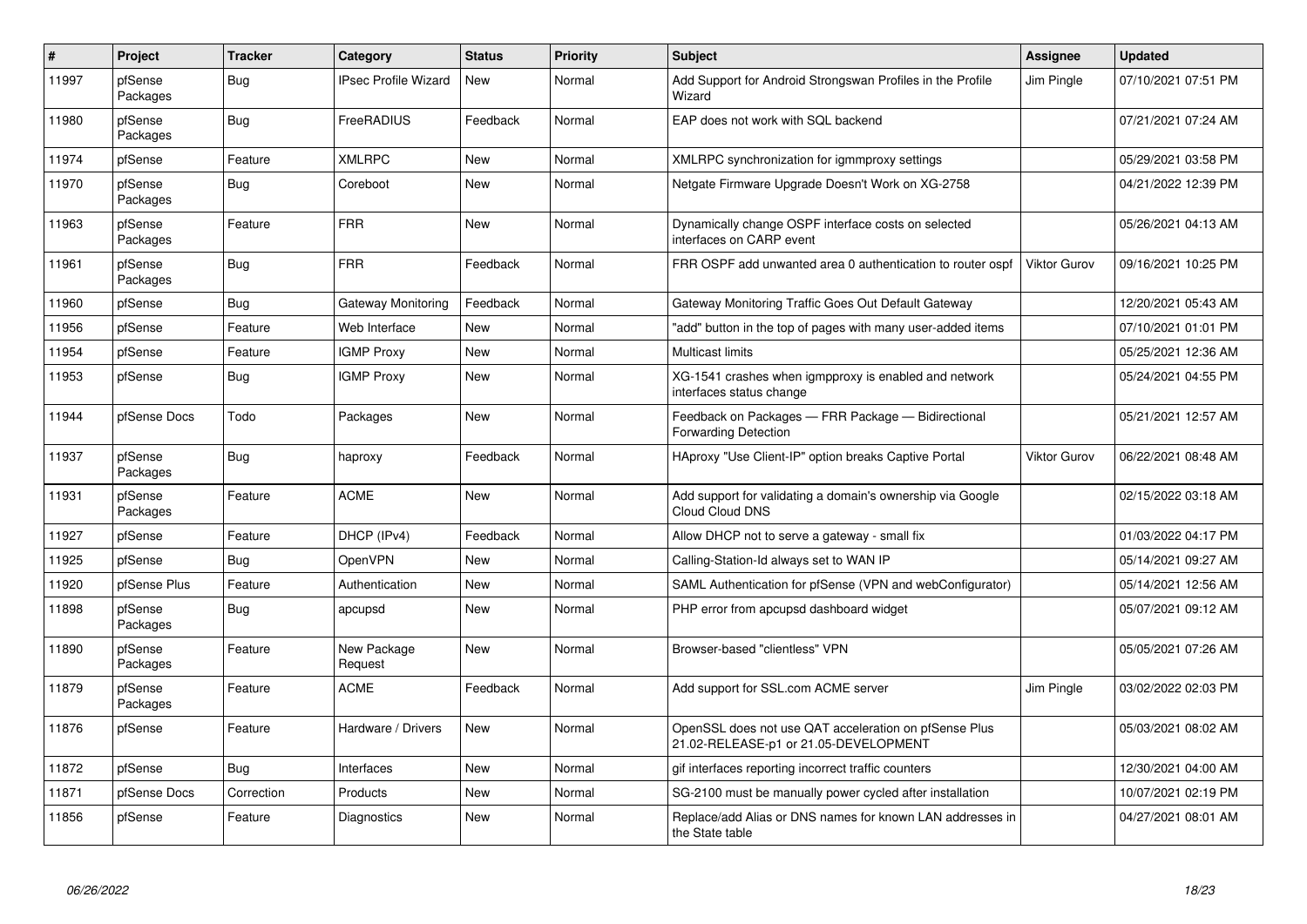| #     | Project             | <b>Tracker</b> | Category                     | <b>Status</b> | <b>Priority</b> | <b>Subject</b>                                                                                           | Assignee      | <b>Updated</b>      |
|-------|---------------------|----------------|------------------------------|---------------|-----------------|----------------------------------------------------------------------------------------------------------|---------------|---------------------|
| 11848 | pfSense<br>Packages | <b>Bug</b>     | Squid                        | <b>New</b>    | Normal          | Issue with squid cache download speed                                                                    |               | 04/23/2021 09:30 PM |
| 11847 | pfSense<br>Packages | <b>Bug</b>     | <b>FRR</b>                   | Feedback      | Normal          | Filters not applied to PEER Groups                                                                       | Viktor Gurov  | 07/30/2021 07:45 PM |
| 11841 | pfSense<br>Packages | <b>Bug</b>     | <b>FRR</b>                   | <b>New</b>    | Normal          | FRR access lists default bahavior changed to permit by<br>default                                        |               | 04/22/2021 09:52 AM |
| 11836 | pfSense<br>Packages | <b>Bug</b>     | <b>FRR</b>                   | Assigned      | Normal          | FRR ACCEPTFILTER unstable                                                                                | Viktor Gurov  | 02/14/2022 07:20 AM |
| 11835 | pfSense<br>Packages | <b>Bug</b>     | <b>FRR</b>                   | New           | Normal          | FRR OSPF redistributed connected routes disappearing                                                     |               | 04/22/2021 07:11 AM |
| 11827 | pfSense<br>Packages | Feature        | <b>ACME</b>                  | <b>New</b>    | Normal          | Please include acme deploy folder/scripts                                                                |               | 03/06/2022 04:31 AM |
| 11826 | pfSense<br>Packages | Feature        | <b>ACME</b>                  | <b>New</b>    | Normal          | Preserve acme SAN Method parameters for new cert<br>creations                                            |               | 04/20/2021 02:02 PM |
| 11823 | pfSense<br>Packages | Feature        | <b>FRR</b>                   | <b>New</b>    | Normal          | Route handling enhancements                                                                              |               | 04/19/2021 06:23 PM |
| 11802 | pfSense<br>Packages | <b>Bug</b>     | FreeRADIUS                   | New           | Normal          | FreeRADIUS sync                                                                                          |               | 05/10/2021 04:18 AM |
| 11797 | pfSense<br>Packages | <b>Bug</b>     | <b>Status Traffic Totals</b> | New           | Normal          | Traffic Totals lost upon reboot when using a ramdisk for /var<br>and /tmp                                | John Cornwell | 04/10/2021 06:27 PM |
| 11786 | pfSense             | <b>Bug</b>     | Services                     | New           | Normal          | SSH incomplete setup and startup fail while recovering XML<br>backup in a fresh install of pfSense 2.5.0 |               | 04/17/2021 01:36 PM |
| 11784 | pfSense<br>Packages | Feature        | squidguard                   | New           | Normal          | squidguard auto update blacklist option                                                                  |               | 04/06/2021 01:53 AM |
| 11778 | pfSense             | <b>Bug</b>     | OpenVPN                      | New           | Normal          | OpenVPN uses 100% CPU after experiencing packet loss                                                     |               | 02/28/2022 07:38 AM |
| 11772 | pfSense Plus        | Feature        | Multi-WAN                    | New           | Normal          | Layer 2 Tunnel Bonding Capability                                                                        |               | 06/05/2021 03:27 PM |
| 11770 | pfSense Plus        | Bug            | Hardware / Drivers           | New           | Normal          | Pantech UML295 USB Modem No Longer Functional                                                            |               | 04/01/2021 11:28 AM |
| 11763 | pfSense<br>Packages | <b>Bug</b>     | Status Monitoring            | <b>New</b>    | Normal          | Traffic graphs refresh issue                                                                             |               | 05/03/2021 09:44 AM |
| 11761 | pfSense             | <b>Bug</b>     | L <sub>2</sub> TP            | New           | Normal          | L2TP/IPsec VPN : PPP LCP negotiation occurs before user<br>authentication                                |               | 03/31/2021 04:52 AM |
| 11759 | pfSense             | Bug            | Dashboard                    | New           | Normal          | Traffic graphs on dashboard double upload on pppoe links                                                 |               | 12/30/2021 04:00 AM |
| 11757 | pfSense             | Feature        | <b>XMLRPC</b>                | New           | Normal          | Allow XMLRPC sync to bypass default auth server in favor of<br>local database                            |               | 03/30/2021 03:18 PM |
| 11756 | pfSense<br>Packages | <b>Bug</b>     | haproxy                      | Feedback      | Normal          | HaProxy does not transfer backend states during reload                                                   | Viktor Gurov  | 07/14/2021 01:21 PM |
| 11749 | pfSense<br>Packages | Feature        | pfBlockerNG                  | New           | Normal          | Option to disable NAT rule creation                                                                      |               | 04/06/2021 11:45 PM |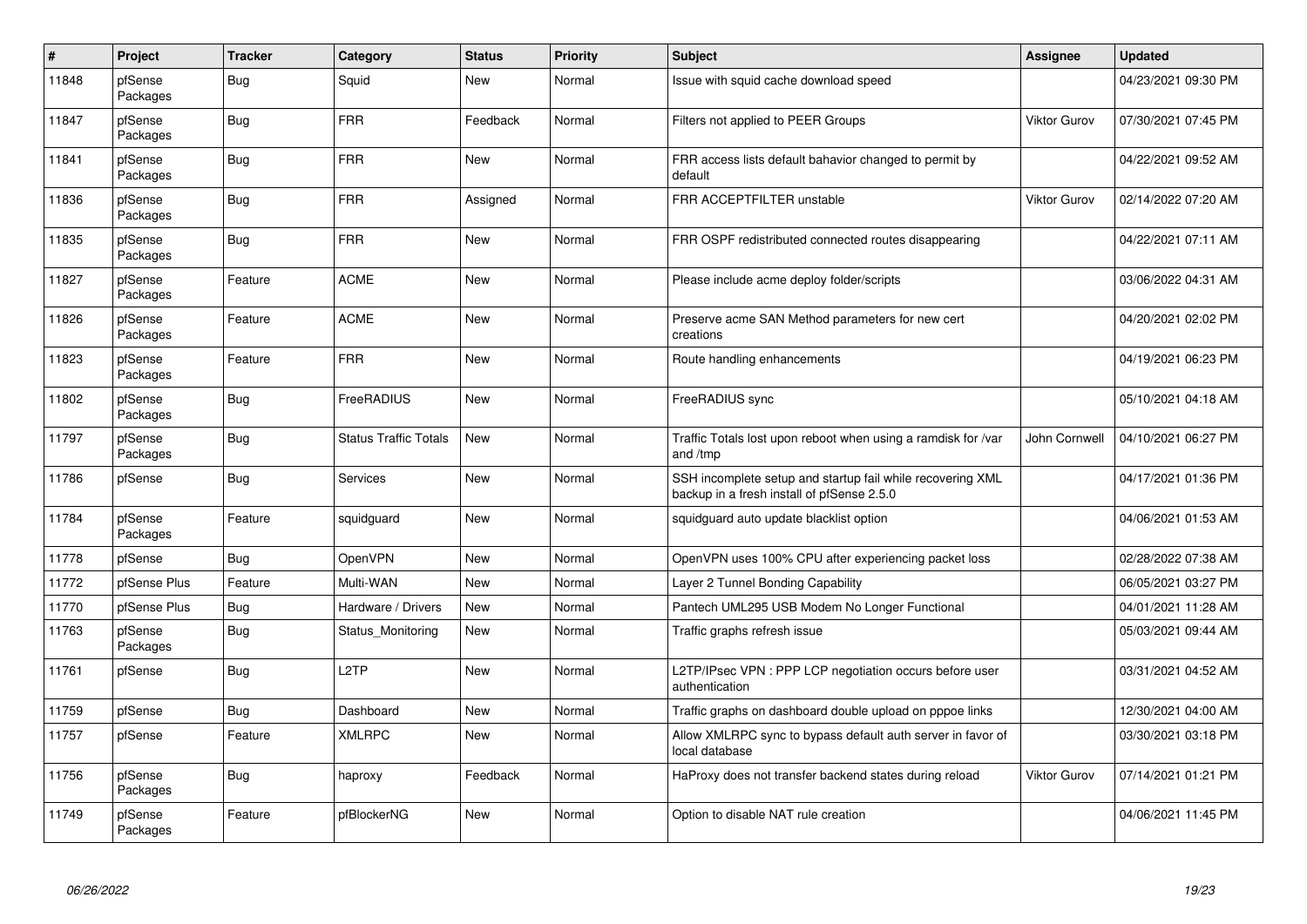| $\pmb{\#}$ | Project             | <b>Tracker</b>     | Category                 | <b>Status</b> | <b>Priority</b> | <b>Subject</b>                                                                                                                                                                                     | <b>Assignee</b> | <b>Updated</b>      |
|------------|---------------------|--------------------|--------------------------|---------------|-----------------|----------------------------------------------------------------------------------------------------------------------------------------------------------------------------------------------------|-----------------|---------------------|
| 11746      | pfSense<br>Packages | <b>Bug</b>         | FreeRADIUS               | Feedback      | Normal          | Second LDAP server configuration misses the ipaNThash<br>control attribute                                                                                                                         | Viktor Gurov    | 07/14/2021 01:44 PM |
| 11742      | pfSense<br>Packages | <b>Bug</b>         | Suricata                 | New           | Normal          | Blocking / Unblocking is not working correctly.                                                                                                                                                    |                 | 09/01/2021 11:08 AM |
| 11739      | pfSense Docs        | <b>New Content</b> | <b>High Availability</b> | <b>New</b>    | Normal          | Manual Outbound NAT rules in HA setup                                                                                                                                                              |                 | 07/09/2021 08:26 AM |
| 11738      | pfSense<br>Packages | Regression         | squidguard               | Feedback      | Normal          | SquidGuard 1.16.18 17 Not Filtering Blacklist<br>No-Transparent Mode                                                                                                                               | Viktor Gurov    | 12/21/2021 05:48 AM |
| 11732      | pfSense Plus        | Feature            | Hardware / Drivers       | <b>New</b>    | Normal          | Add VXLAN Support to pfSense Plus                                                                                                                                                                  |                 | 03/15/2022 02:35 AM |
| 11731      | pfSense             | <b>Bug</b>         | Hardware / Drivers       | New           | Normal          | Missing support for Realtek USB NICs                                                                                                                                                               |                 | 03/30/2021 04:32 AM |
| 11730      | pfSense             | <b>Bug</b>         | Web Interface            | <b>New</b>    | Normal          | Improve visibility of option selections in dark themes                                                                                                                                             |                 | 03/25/2021 09:38 PM |
| 11724      | pfSense             | <b>Bug</b>         | Package System           | New           | Normal          | Packages unexpectedly removed when changing update<br>branches                                                                                                                                     |                 | 03/29/2021 08:09 AM |
| 11717      | pfSense             | <b>Bug</b>         | Rules / NAT              | <b>New</b>    | Normal          | Incorrect port forwarding rules if Destination port alias is not<br>equal to Redirect target port alias                                                                                            |                 | 03/22/2021 06:06 AM |
| 11715      | pfSense             | <b>Bug</b>         | OpenVPN                  | New           | Normal          | OpenVPN MTU                                                                                                                                                                                        |                 | 03/22/2021 01:35 AM |
| 11714      | pfSense Docs        | New Content        | <b>High Availability</b> | New           | Normal          | Feedback on Troubleshooting - Troubleshooting High<br><b>Availability DHCP Failover</b>                                                                                                            |                 | 03/21/2021 05:58 PM |
| 11703      | pfSense<br>Packages | Feature            | <b>FRR</b>               | <b>New</b>    | Normal          | add Krill and Routinator support BGP RPKI                                                                                                                                                          |                 | 03/18/2021 07:47 PM |
| 11693      | pfSense<br>Packages | <b>Bug</b>         | <b>FRR</b>               | Feedback      | Normal          | IPv6 static routing fails                                                                                                                                                                          | Viktor Gurov    | 04/26/2022 08:50 AM |
| 11681      | pfSense<br>Packages | <b>Bug</b>         | <b>FRR</b>               | Feedback      | Normal          | FRR generates invalid BFD configuration after removing<br>interfaces                                                                                                                               | Viktor Gurov    | 07/14/2021 04:40 PM |
| 11666      | pfSense             | <b>Bug</b>         | Logging                  | New           | Normal          | GUI Firewall log search not parsing filter.log beyond hard<br>coded limit                                                                                                                          |                 | 03/12/2021 11:38 AM |
| 11657      | pfSense             | <b>Bug</b>         | Interfaces               | New           | Normal          | netmap ring reinit error                                                                                                                                                                           |                 | 03/18/2021 10:32 PM |
| 11648      | pfSense Docs        | Todo               | Packages                 | New           | Normal          | Feedback on Packages - AWS VPC Wizard - pfSense Plus<br><b>Configuration Details</b>                                                                                                               |                 | 03/10/2021 06:30 AM |
| 11641      | pfSense             | <b>Bug</b>         | Interfaces               | New           | Normal          | On xn based interfaces without the VLANMTU flag the first<br>VLAN tag defined does not follow the parent interface MTU<br>settings. All subsequent VLAN tags follow the parent<br>interface's MTU. |                 | 03/09/2021 06:42 PM |
| 11634      | pfSense<br>Packages | Regression         | <b>BIND</b>              | New           | Normal          | bind hangs when pfsense is reconnecting as an openvpn<br>client to a TUN openvpn server                                                                                                            |                 | 03/14/2021 07:23 AM |
| 11626      | pfSense Plus        | <b>Bug</b>         | Authentication           | New           | Normal          | Google LDAP connection failed due to lack of SNI for TLS 1.3                                                                                                                                       | Luiz Souza      | 06/25/2022 05:34 PM |
| 11625      | pfSense             | Feature            | OpenVPN                  | New           | Normal          | Cisco-AVPair aliases support                                                                                                                                                                       |                 | 03/05/2021 12:35 AM |
| 11622      | pfSense Docs        | Todo               | <b>IPsec</b>             | New           | Normal          | Update pfSense VPC VPN Configuration Wizard docs                                                                                                                                                   |                 | 03/04/2021 09:36 AM |
| 11619      | pfSense             | <b>Bug</b>         | Upgrade                  | New           | Normal          | Unable to upgrade 2.4.4-p3 to 2.5/21.02-p1                                                                                                                                                         |                 | 08/15/2021 10:00 AM |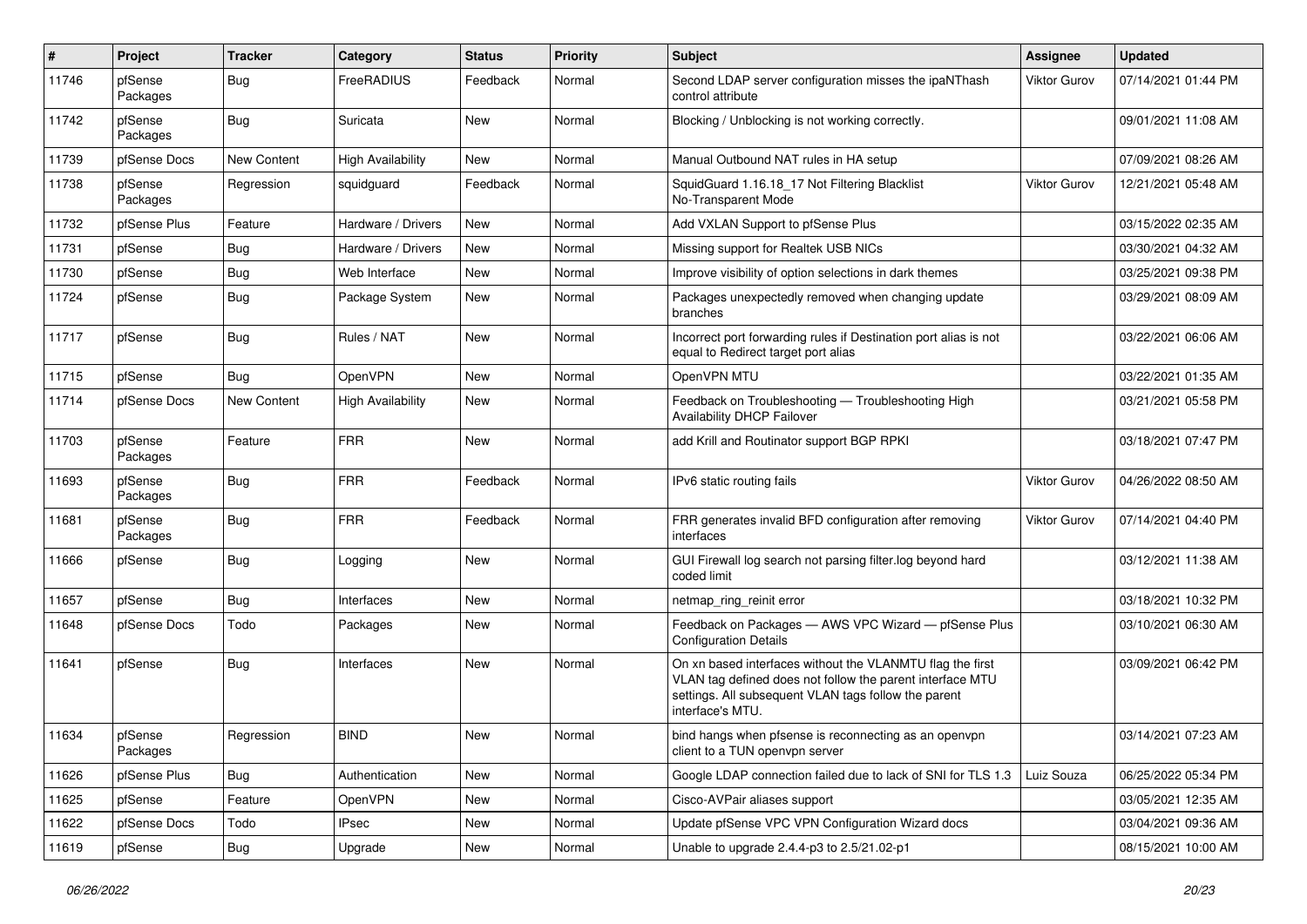| #     | Project             | <b>Tracker</b>     | Category               | <b>Status</b>                 | <b>Priority</b> | <b>Subject</b>                                                                                                                                 | <b>Assignee</b>     | <b>Updated</b>      |
|-------|---------------------|--------------------|------------------------|-------------------------------|-----------------|------------------------------------------------------------------------------------------------------------------------------------------------|---------------------|---------------------|
| 11610 | pfSense<br>Packages | <b>Bug</b>         | <b>NET-SNMP</b>        | New                           | Normal          | NET-SNMP is not setting the correct permissions on AgentX                                                                                      |                     | 06/28/2021 07:54 AM |
| 11608 | pfSense Docs        | <b>New Content</b> | Products               | <b>New</b>                    | Normal          | Interfaces order of XG-7100 Quad-Port 10GbE Fiber SFP+<br>Installation Kit                                                                     |                     | 03/03/2021 07:14 AM |
| 11604 | pfSense             | Feature            | <b>WireGuard</b>       | <b>New</b>                    | Normal          | WireGuard Dynamic Listen Port Randomization                                                                                                    |                     | 03/19/2021 10:59 AM |
| 11592 | pfSense<br>Packages | <b>Bug</b>         | node exporter          | New                           | Normal          | Node exporter can not read system statistics                                                                                                   |                     | 10/15/2021 09:37 PM |
| 11579 | pfSense<br>Packages | Feature            | Snort                  | <b>New</b>                    | Normal          | Snort alerts or blocks trigger notifications                                                                                                   |                     | 03/01/2021 03:26 AM |
| 11573 | pfSense<br>Packages | Feature            | New Package<br>Request | <b>New</b>                    | Normal          | <b>Custom Commands</b>                                                                                                                         |                     | 03/16/2021 07:28 PM |
| 11570 | pfSense             | Regression         | Gateways               | <b>Pull Request</b><br>Review | Normal          | Gateway monitoring services is not always restarted on<br>interface events, which may prevent a WAN from recovering<br>back to an online state | <b>Viktor Gurov</b> | 06/22/2022 09:04 PM |
| 11567 | pfSense<br>Packages | Feature            | Mail report            | New                           | Normal          | Email report add a note filed request                                                                                                          |                     | 02/27/2021 03:44 PM |
| 11556 | pfSense             | <b>Bug</b>         | Rules / NAT            | <b>New</b>                    | Normal          | Kill all states associated with a NAT address                                                                                                  |                     | 03/19/2021 10:29 AM |
| 11548 | pfSense             | <b>Bug</b>         | Rules / NAT            | New                           | Normal          | "rule expands to no valid combination" error from port forward<br>automatic rule mixing IPv4 and IPv6 elements                                 |                     | 02/27/2021 03:18 PM |
| 11545 | pfSense             | Regression         | Interfaces             | Feedback                      | Normal          | Primary interface address is not always used when VIPs are<br>present                                                                          | Reid<br>Linnemann   | 06/24/2022 10:25 AM |
| 11541 | pfSense             | Bug                | OpenVPN                | New                           | Normal          | OpenVPN status does not work properly when set to TCP and<br>Concurrent Connections = 1                                                        |                     | 03/02/2021 02:27 PM |
| 11539 | pfSense             | <b>Bug</b>         | <b>IPsec</b>           | Feedback                      | Normal          | Mobile IPsec "split_include" value of 0.0.0.0/0 causes some<br>clients to fail                                                                 | Jim Pingle          | 05/23/2022 12:33 AM |
| 11525 | pfSense<br>Packages | Bug                | Suricata               | New                           | Normal          | pfsense 2.5.0 release version for vlan issue to suricata                                                                                       |                     | 11/11/2021 08:16 AM |
| 11522 | pfSense<br>Packages | <b>Bug</b>         | Zabbix                 | <b>New</b>                    | Normal          | fping6 error                                                                                                                                   |                     | 02/24/2021 07:13 AM |
| 11515 | pfSense<br>Packages | Bug                | node exporter          | Feedback                      | Normal          | node_exporter 0.18.1_1 - Unable to interact or start the<br>service from web ui                                                                | Viktor Gurov        | 07/14/2021 12:37 PM |
| 11503 | pfSense             | <b>Bug</b>         | OpenVPN                | <b>New</b>                    | Normal          | Using multiple authentication backends on an OpenVPN<br>server fails                                                                           |                     | 02/23/2021 12:23 PM |
| 11498 | pfSense             | Feature            | WireGuard              | New                           | Normal          | WireGuard does not pass multicast traffic to peer                                                                                              | Peter Grehan        | 03/19/2021 10:59 AM |
| 11491 | pfSense<br>Packages | Bug                | haproxy                | Feedback                      | Normal          | haproxy-devel v0.62 2 - startup error 'httpchk'                                                                                                | <b>Viktor Gurov</b> | 06/22/2021 08:46 AM |
| 11479 | pfSense<br>Packages | <b>Bug</b>         | snmptt                 | New                           | Normal          | snmptt 1.4.2 does not work in daemon mode                                                                                                      |                     | 02/20/2021 04:37 PM |
| 11477 | pfSense<br>Packages | Bug                | <b>FRR</b>             | Feedback                      | Normal          | FRR does not recognize some BFD options                                                                                                        | <b>Viktor Gurov</b> | 02/26/2021 10:52 PM |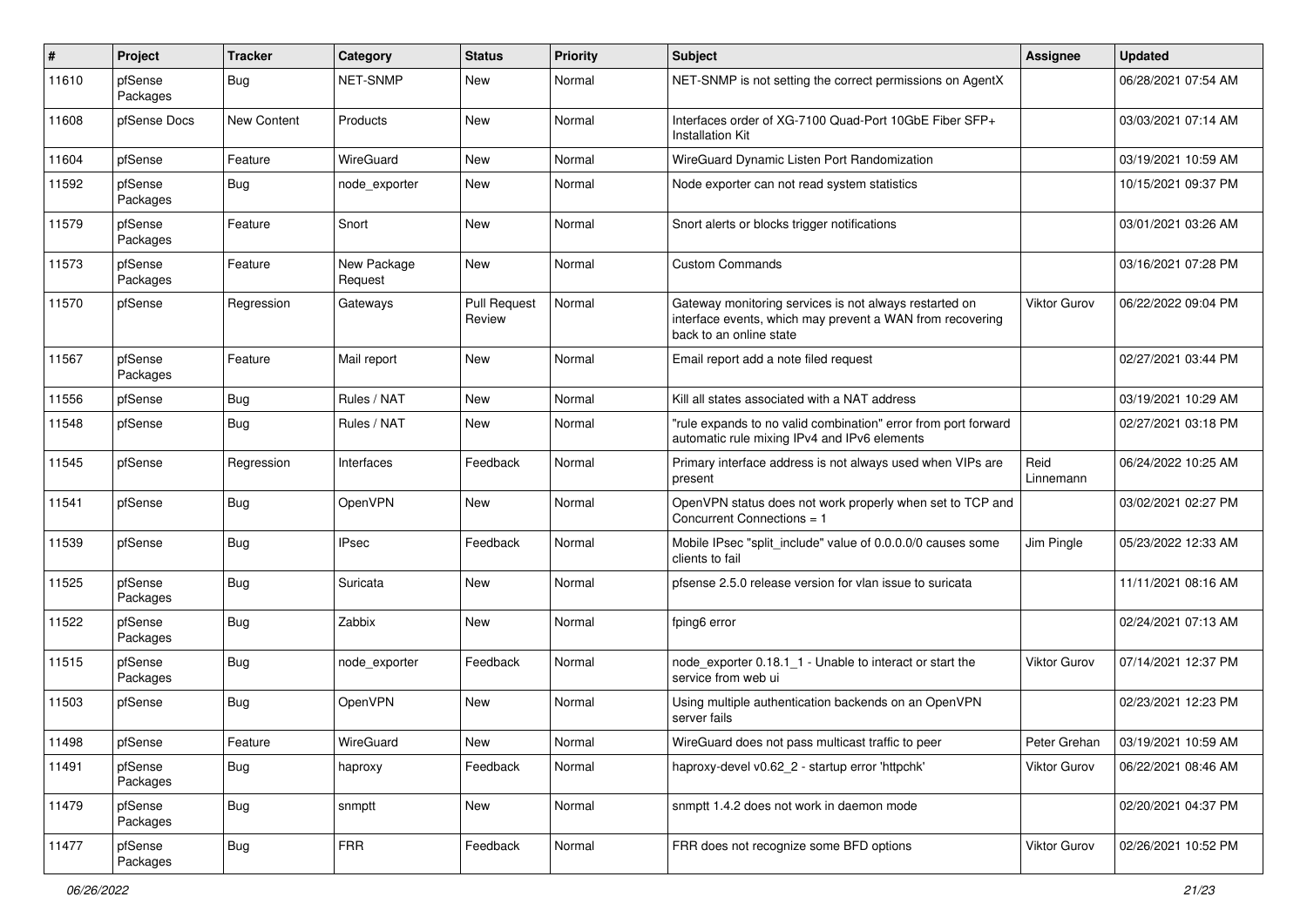| $\#$  | Project             | <b>Tracker</b> | Category               | <b>Status</b>                 | Priority | <b>Subject</b>                                                                                                   | <b>Assignee</b>     | <b>Updated</b>      |
|-------|---------------------|----------------|------------------------|-------------------------------|----------|------------------------------------------------------------------------------------------------------------------|---------------------|---------------------|
| 11473 | pfSense             | <b>Bug</b>     | Web Interface          | New                           | Normal   | System Activity shows invalid data on SG-3100                                                                    |                     | 02/19/2021 08:12 PM |
| 11434 | pfSense<br>Packages | <b>Bug</b>     | squidguard             | Feedback                      | Normal   | SquidGuard over 1.16.18_11                                                                                       |                     | 04/21/2022 12:40 PM |
| 11430 | pfSense             | Bug            | Interfaces             | New                           | Normal   | PHP console spam after Assigning Interfaces                                                                      |                     | 10/09/2021 10:37 AM |
| 11429 | pfSense             | <b>Bug</b>     | Web Interface          | <b>New</b>                    | Normal   | System Log / Settings form activates "Reset Log Files" button<br>on enter                                        |                     | 10/28/2021 01:35 PM |
| 11414 | pfSense<br>Packages | Bug            | pfBlockerNG            | New                           | Normal   | Enabling feed "Public_DNS4_all" breaks some Google<br>services                                                   |                     | 02/13/2021 02:46 AM |
| 11412 | pfSense             | Bug            | Interfaces             | New                           | Normal   | LLDPD Package Doesn't Work with Switchports                                                                      |                     | 02/12/2021 08:12 PM |
| 11411 | pfSense<br>Packages | Feature        | New Package<br>Request | <b>New</b>                    | Normal   | Smokeping as a default latency measurement tool                                                                  |                     | 02/12/2021 09:29 PM |
| 11410 | pfSense<br>Packages | Feature        | New Package<br>Request | <b>New</b>                    | Normal   | adding bpytop (former Bashtop)                                                                                   |                     | 07/26/2021 12:33 PM |
| 11404 | pfSense<br>Packages | Bug            | <b>FRR</b>             | Feedback                      | Normal   | Incorrect prefix/access lists migration on update                                                                | <b>Viktor Gurov</b> | 02/18/2021 09:49 AM |
| 11398 | pfSense<br>Packages | <b>Bug</b>     | pfBlockerNG            | <b>New</b>                    | Normal   | pfBlocker upgrade hangs forever                                                                                  |                     | 04/21/2022 12:39 PM |
| 11388 | pfSense<br>Packages | Bug            | FreeRADIUS             | Feedback                      | Normal   | Captive Portal authentication error with MySQL backend                                                           | <b>Viktor Gurov</b> | 02/10/2021 08:54 AM |
| 11379 | pfSense             | Feature        | <b>Captive Portal</b>  | New                           | Normal   | <b>Template Roll Printer</b>                                                                                     |                     | 02/07/2021 05:26 AM |
| 11377 | pfSense<br>Packages | Bug            | <b>FRR</b>             | <b>Pull Request</b><br>Review | Normal   | <b>FRR</b> deinstall                                                                                             |                     | 03/10/2021 08:21 AM |
| 11375 | pfSense<br>Packages | Bug            | apcupsd                | New                           | Normal   | UPS Type <blank> for USB APC</blank>                                                                             |                     | 02/26/2021 11:10 AM |
| 11363 | pfSense             | Bug            | Installer              | New                           | Normal   | Clean Install 2.5.0 fails due to hardware incompability                                                          |                     | 02/04/2021 11:06 AM |
| 11345 | pfSense<br>Packages | Bug            | <b>FRR</b>             | Feedback                      | Normal   | FRR-OSPF - No "prefix-list" possible                                                                             | Jim Pingle          | 02/04/2021 11:03 PM |
| 11335 | pfSense             | Bug            | Interfaces             | New                           | Normal   | Spoofing the MAC on a LAGG interface does not work for<br>some NIC types.                                        |                     | 01/29/2021 09:10 AM |
| 11331 | pfSense<br>Packages | <b>Bug</b>     | FreeRADIUS             | Feedback                      | Normal   | FreeRADIUS latest package upgrade broke Plain Mac<br>Authentication                                              | <b>Viktor Gurov</b> | 01/30/2021 10:08 AM |
| 11324 | pfSense             | Feature        | Logging                | <b>New</b>                    | Normal   | Separate syslog "Remote log servers" Parameters                                                                  |                     | 01/27/2021 10:47 AM |
| 11302 | pfSense             | Feature        | WireGuard              | New                           | Normal   | WireGuard XMLRPC sync                                                                                            |                     | 03/19/2021 10:59 AM |
| 11301 | pfSense<br>Packages | Feature        | <b>FRR</b>             | Feedback                      | Normal   | Switch FRR to use default rc file as a service control base                                                      | Jim Pingle          | 01/28/2021 09:35 AM |
| 11296 | pfSense             | <b>Bug</b>     | Routing                | New                           | Normal   | Static route targets may still reachable via default route when<br>the gateway they should route through is down | Viktor Gurov        | 05/10/2022 03:12 PM |
| 11295 | pfSense<br>Packages | Feature        | pfBlockerNG            | Feedback                      | Normal   | DNSBL IDN support                                                                                                | <b>Viktor Gurov</b> | 09/10/2021 11:33 AM |